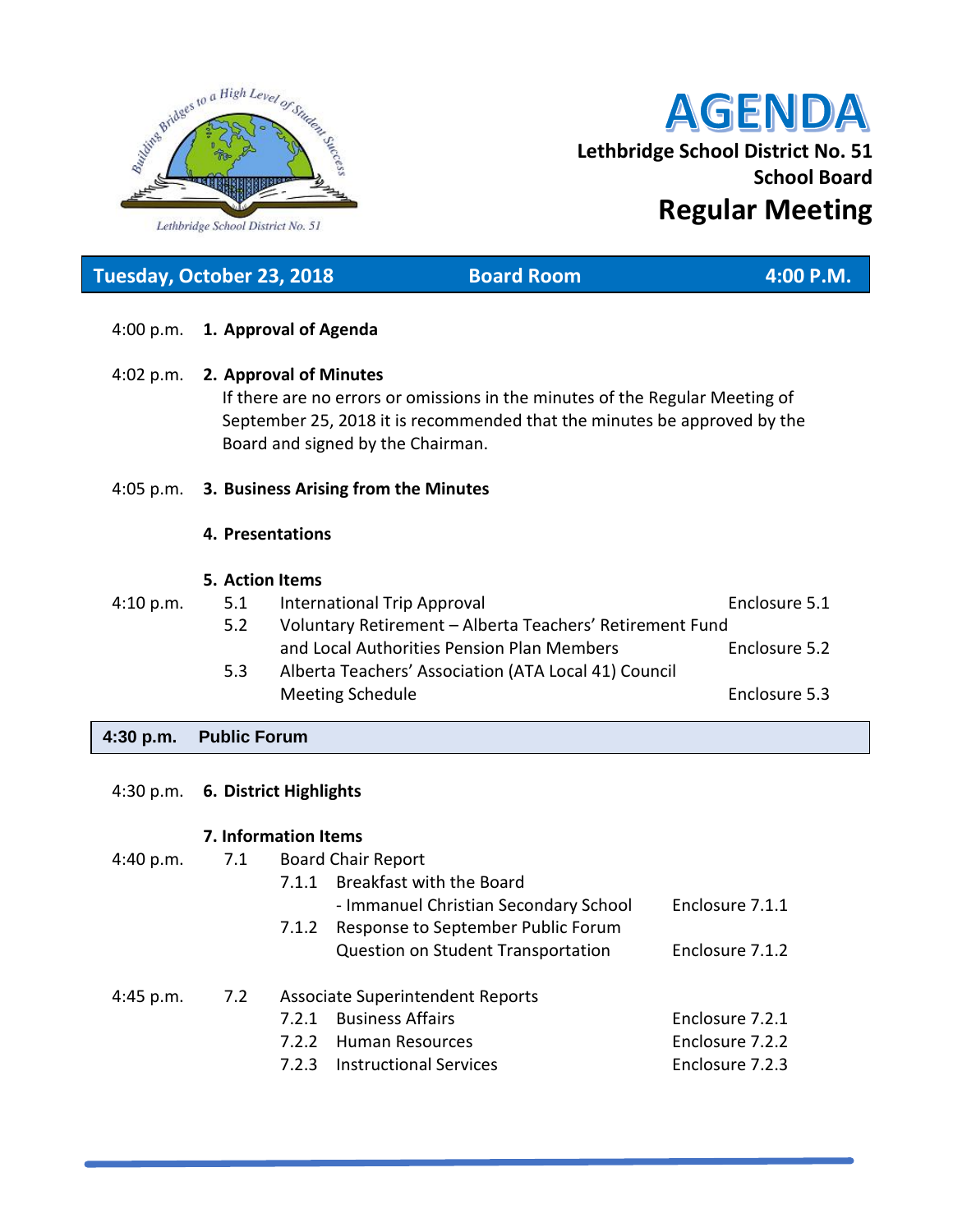| 5:00 p.m.<br>7.3 | Superintendent Report |
|------------------|-----------------------|
|------------------|-----------------------|

| 7.3.1 Canadian Award for Financial Reporting | Enclosure 7.3.1 |
|----------------------------------------------|-----------------|
|----------------------------------------------|-----------------|

- 7.3.2 Urban Indigenous Youth Grant Enclosure 7.3.2
- 7.3.3 51-25 Club Banquet Enclosure 7.3.3
- 7.3.4 Acknowledgements of Excellence Enclosure 7.3.4
- 7.3.5 Board Priorities Report Enclosure 7.3.5
- 7.3.6 Donations and Support Enclosure 7.3.6
- 7.3.7 Snacks with the Superintendents – Lakeview School Enclosure 7.3.7
- 7.3.8 Calendar of Events Enclosure 7.3.8

## **8. Reports**

| 5:15 p.m. | 8.1<br>8.2<br>8.3 | District School Council - October 1, 2018<br>Community Engagement Committee - October 9, 2018<br>District Wellness Committee - October 15, 2018 | Enclosure 8.1<br>Enclosure 8.2<br>Enclosure 8.3 |
|-----------|-------------------|-------------------------------------------------------------------------------------------------------------------------------------------------|-------------------------------------------------|
|           |                   | 9. Correspondence - Received                                                                                                                    |                                                 |
| 5:20 p.m. | 9.1               | <b>Education Minister Eggen</b>                                                                                                                 | Enclosure 9.1                                   |
|           | 9.2               | <b>Holy Spirit Catholic Schools</b>                                                                                                             | Enclosure 9.2                                   |
|           |                   | 10. Correspondence - Sent                                                                                                                       |                                                 |
| 5:25 p.m. | 10.1              | <b>Solicitor General</b>                                                                                                                        | Enclosure 10.1                                  |
|           | 10.2              | City of Lethbridge                                                                                                                              | Enclosure 10.2                                  |

5:30 p.m. **Adjournment**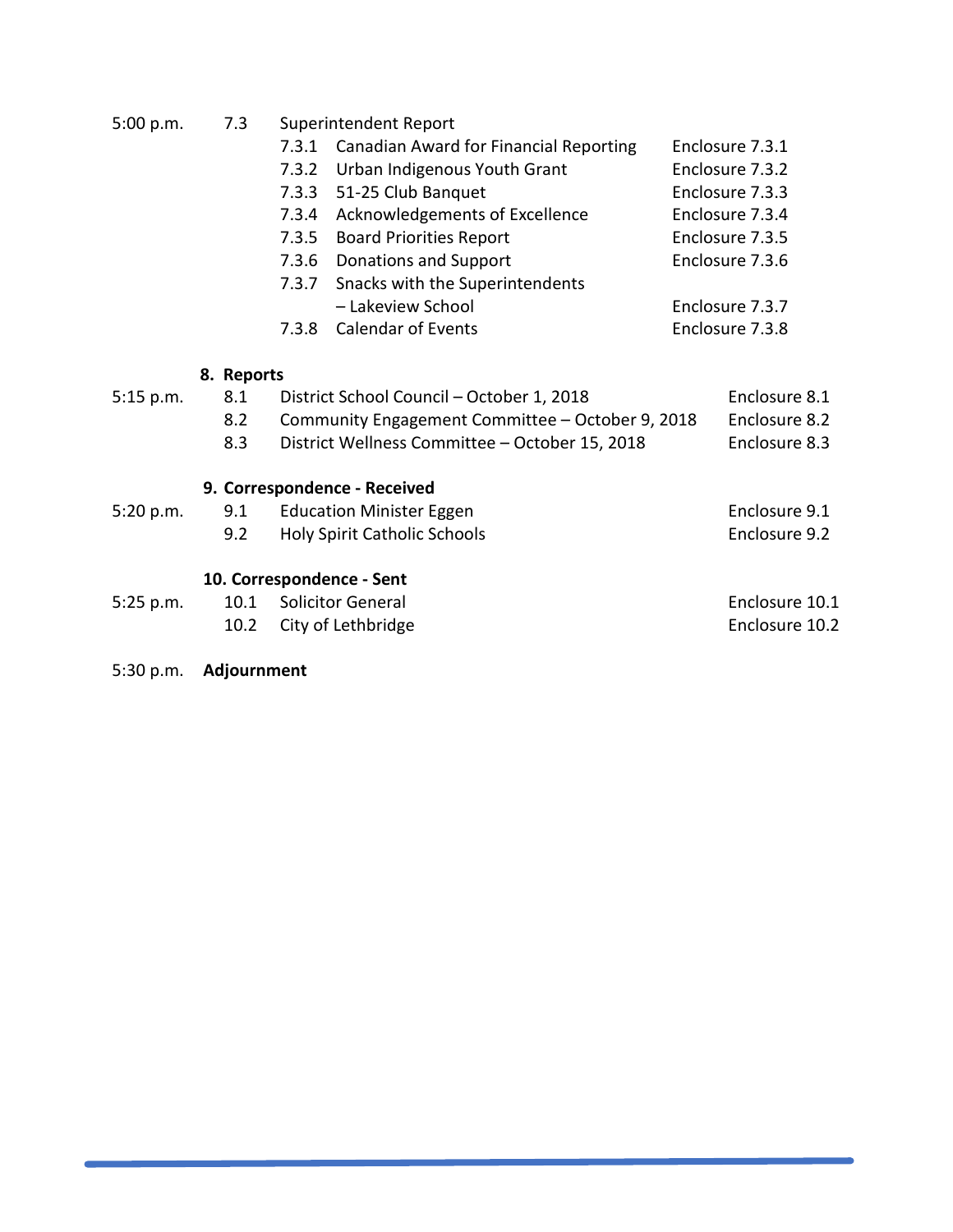October 23, 2018

To: Board of Trustees

From: Morag Asquith Associate Superintendent, Instructional Services

## **RE: International Trip Approval – Immanuel Christian Secondary School**

#### **Background**

Immanuel Christian Secondary School is requesting approval to take their Senior Choir on an International Trip to New York City, New York, United States from May 4<sup>th</sup> to May 8<sup>th</sup>, 2019. Information regarding the educational benefits of the trip and the proposed itinerary are attached. The estimated cost per student is \$2,600.00 in Canadian Funds. Fundraising opportunities will be available to all 28 students to offset the cost of the trip. Students may use their parents or donated air miles rewards for air travel at an estimated saving of \$600.00 Canadian.

#### **Recommendation**

That the Immanuel Christian Secondary School Senior Choir Trip to New York City, New York in the United States from May  $4<sup>th</sup>$  to the  $8<sup>th</sup>$ , 2019, be approved by the Board, on the condition that all District policies and procedures are strictly followed.

Respectfully submitted,

Morag Asquith Associate Superintendent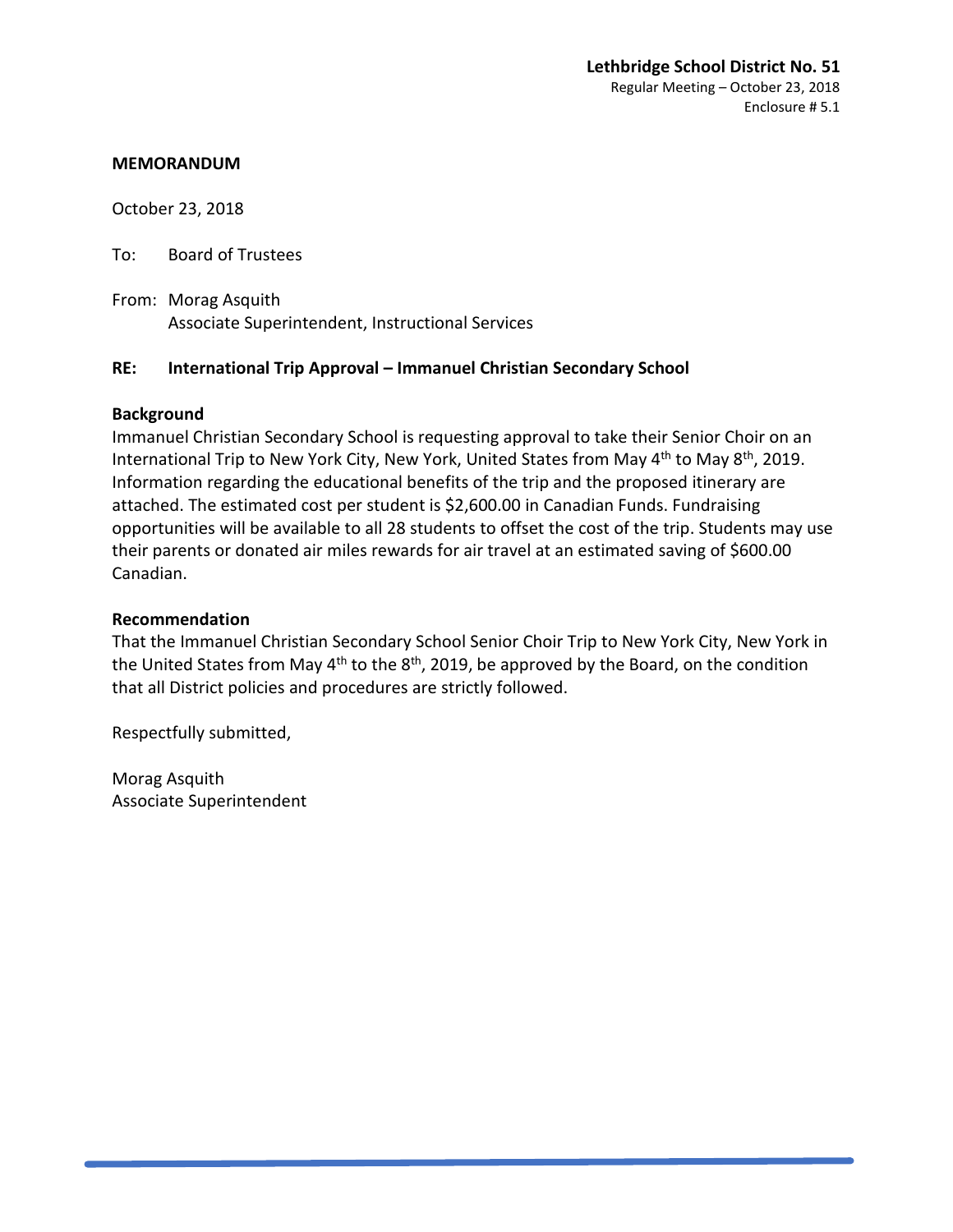October 23, 2018

To: Board of Trustees

From: Rik Jesse Associate Superintendent, Human Resources

## **RE: Voluntary Retirement – Alberta Teaches' Retirement Fund Members and Local Authorities Pension Plan Members**

#### **Background**

For the past several years, the Board has approved a Voluntary Retirement Plan for the Alberta Teachers' Association Retirement Fund Members, Canadian Union of Public Employees (CUPE) 290, CUPE 2843 and non-union employees. This opportunity for staff members has facilitated the hiring process for the following year.

This plan allows staff members of the Alberta Teachers' Association Retirement Fund Members and Local Authorities Pension Plan to retire as of January 31, 2018 and then begin a temporary contract with the Board effective February 1, 2019 – June 30, 2019.

#### **Recommendation**

That the Board extend the Voluntary Retirement Package to all employees who are members of the Teacher Retirement Fund and Local Authorities Pension Plan (CUPE 290, CUPE 2843 and non-union employees) who, by December 21, 2018, submit a letter of resignation effective January 31, 2019. Such employees will be offered a temporary contract effective February 1, 2019 – June 30, 2019.

Respectfully submitted,

Rik Jesse Associate Superintendent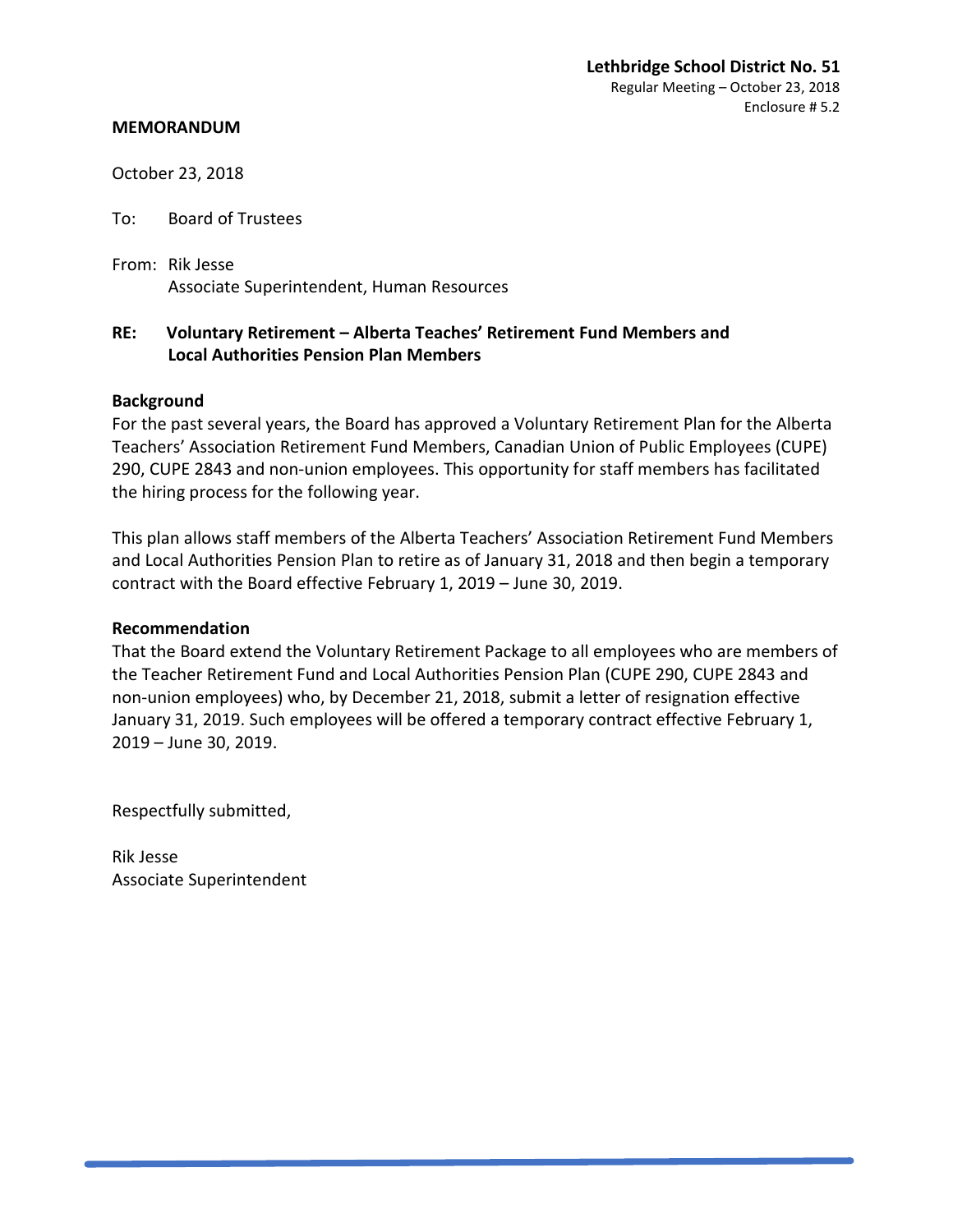October 23, 2018

To: Board of Trustees

From: Cheryl Gilmore Superintendent of Schools

## **RE: Alberta Teachers' Association (ATA) Local Council Meeting Schedule**

## **Background**

An excellent relationship exists between the Board of Trustees and its employee groups. Two examples of this collaborative relationship is the attendance by a member of the ATA Local Executive at all Board meetings and the open invitation that the ATA Local Executive to the Board to have a trustee attend Local Council meetings.

The meeting dates for the balance of the year are shown below:

November 7 - Attwell Building December 5 - Christmas Dinner Meeting – Sandman Signature Lethbridge Lodge January 9 – Attwell Building February 6 - Attwell Building March 6 - Attwell Building April 3 - Attwell Building May 1 - Attwell Building June 5 – Dinner Meeting – location TBD

#### **Recommendation**

It is recommended that the Board receive this report as information and that a trustee be identified for each month to attend the remaining 2018-19 ATA Local Council meetings.

Respectfully submitted,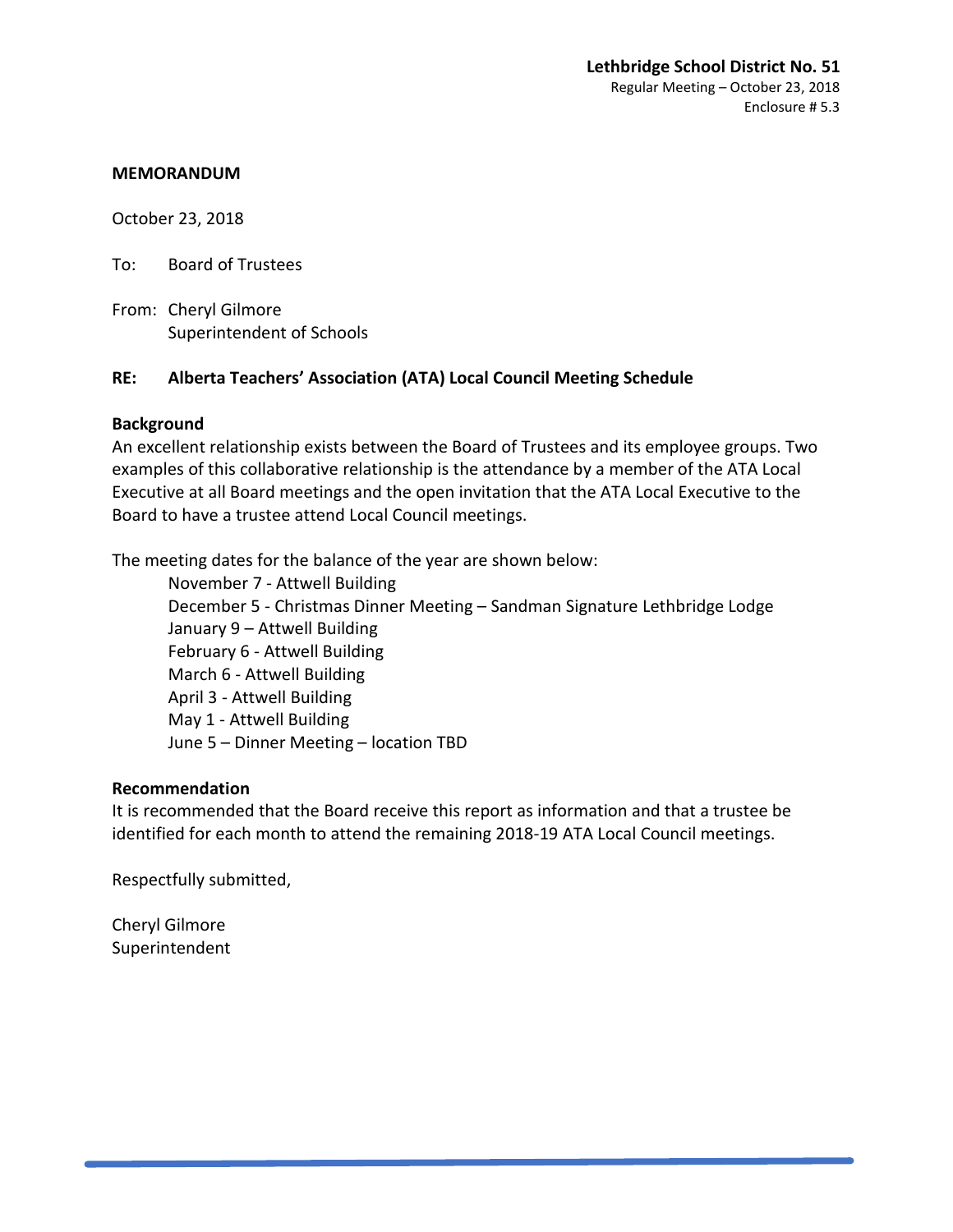October 23, 2018

To: Board of Trustees

From: Cheryl Gilmore Superintendent of Schools

## **RE: Breakfast with the Board – Immanuel Christian Secondary School**

#### **Background**

Lethbridge School District trustees have a long standing practice of visiting district facilities in order to better understand the operations at each site. Visits by trustees are truly appreciated by staff.

On a monthly basis trustees meet with the staff of one district site for a continental breakfast. The informal meeting provides an opportunity for staff to share highlights of their work with trustees. Additionally, trustees can share information about district initiatives and respond to questions staff members may have.

Breakfast with the Board has been scheduled at Immanuel Christian Secondary School on Wednesday, November 7, 2018 from 7:30 – 8:00 a.m. Following the breakfast, Principal Rob vanSpronsen will provide a tour of the school for trustees.

## **Recommendation**

It is recommended that the Board receive this report as information.

Respectfully submitted,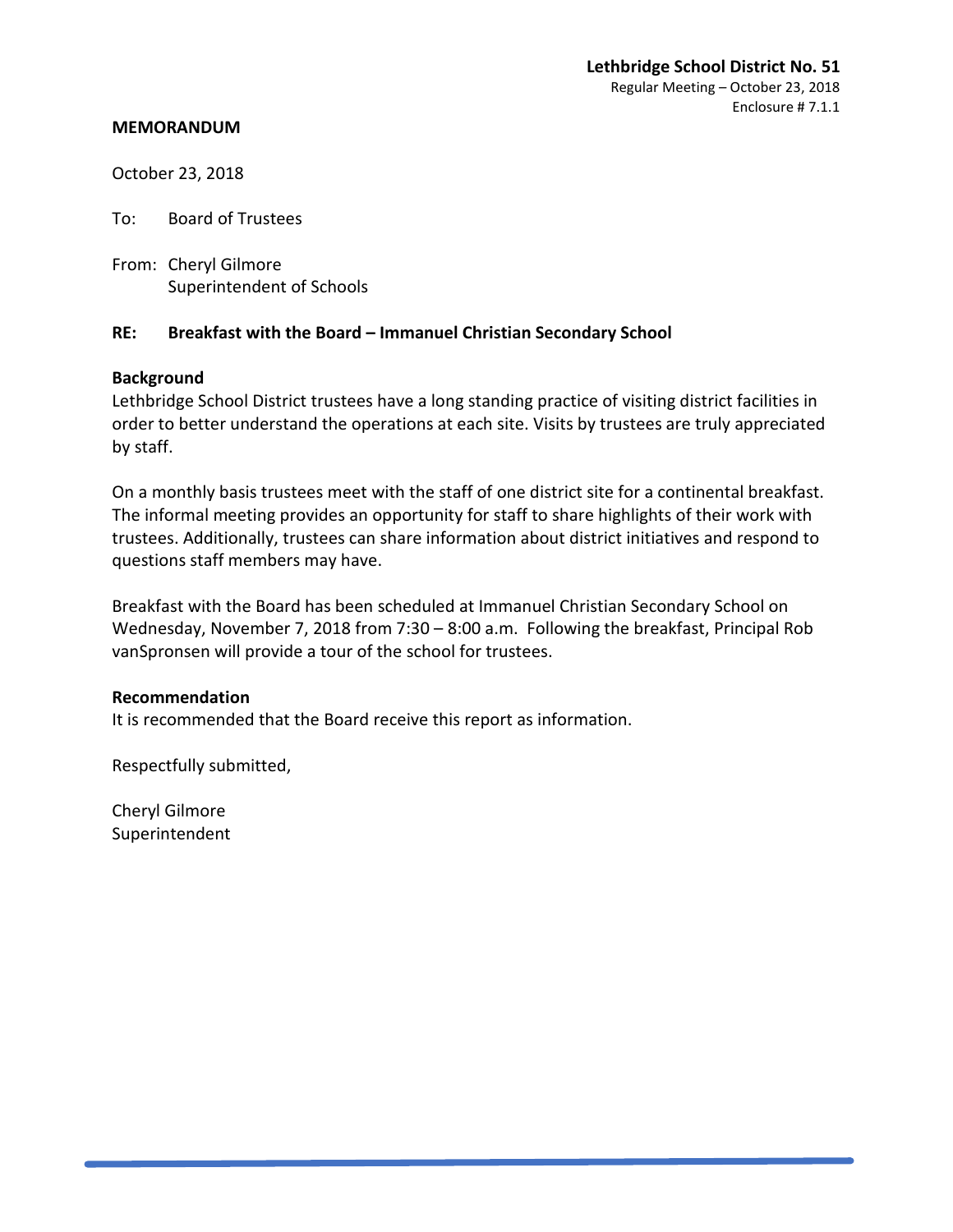October 23, 2018

To: Board of Trustees

From: Cheryl Gilmore Superintendent of Schools

## **RE: Response to September Public Forum Question on Student Transportation**

## **Background**

Cindy DeJager, a parent of two students attending Chinook High School, voiced concern regarding bus transportation. Specifically, she indicated that her two sons had bus service in previous years but this changed as a result of pathways being included in the calculation of distance from residence to the school. The inclusion pathways in the transportation system's calculation of distance is not within the jurisdiction's control. This was a decision made by the province this spring.

Cindy DeJager indicated that she felt there was a complete lack of communication and notice regarding the removal of stops that were the outcome of distance calculations. Her sons had been picked up for the first few weeks of school, and then the stops were removed without appropriate notification to parents. Her sons went to the stop one morning (stop 9 on Chinook W7 bus route), and no bus came to pick them up.

The Transportation Coordinator checked into the situation. It was confirmed that the stop had been removed without notification to the District. Notification to the riders consisted of the driver telling students at the afternoon home drop-off that there would not be a bus the next day. Lethbridge School District No. 51 concurs that this is not appropriate notice. The Transportation Coordinator worked with the City of Lethbridge Transportation department to reinstate the stop for this year. Mrs. Shimbashi indicated that Cindy DeJager was pleased with the outcome.

The request has also been made that Lethbridge School District have at least two weeks notice prior to consideration of removal of stops on a route.

All families impacted by change of distance due to pathways, as well as families who are waitlisted as ineligible riders due to distance but are allowed to ride if there is bus capacity, are now fully informed of their temporary status as riders using a form. The signed form indicates that although a student currently has access to transportation, the distance of their residence results in the system classifying them as unfunded (ineligible rider). They will have access as long as the bus has capacity, but there is potential for them to receive notice that the bus no longer has capacity due to an increase in eligible riders. It is also made clear that ineligible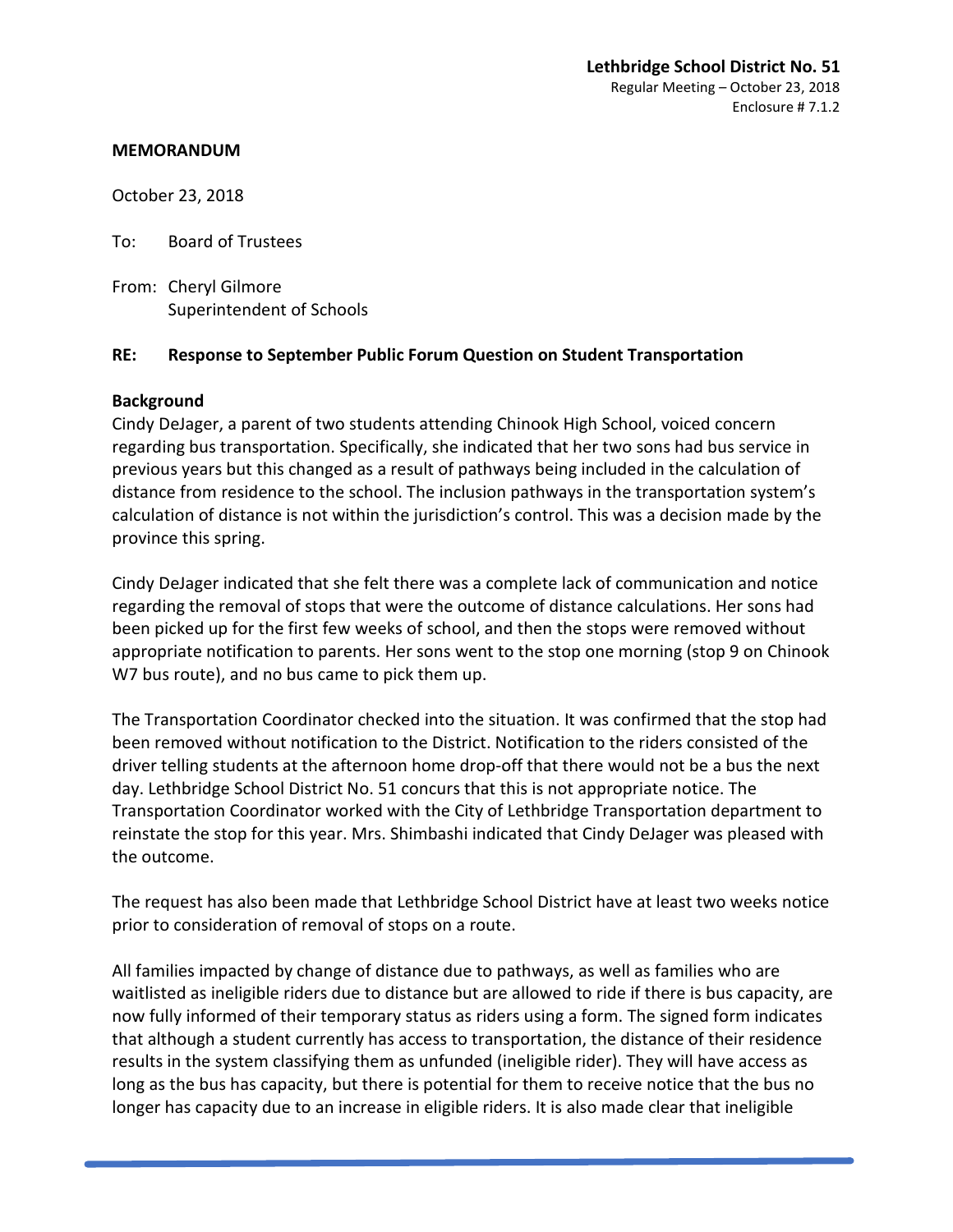Regular Meeting – October 23, 2018 Enclosure # 7.1.2 riders may not have access to bussing in subsequent years if routes and capacity changes due to eligible riders.

#### **Recommendation**

It is recommended that the Board receive this report as information.

Respectfully submitted,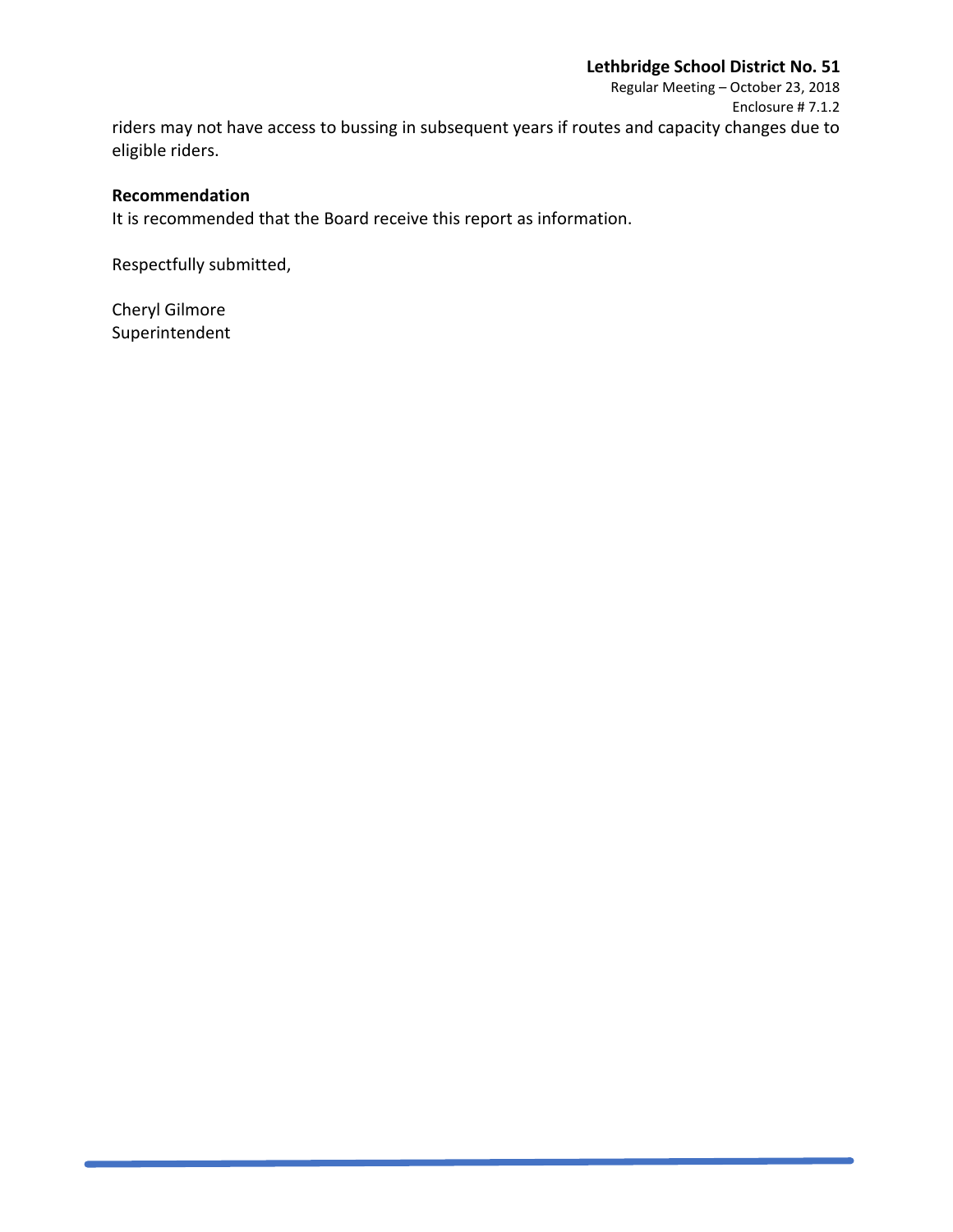October 23, 2018

- To: Board of Trustees
- From: Christine Lee Associate Superintendent, Business Affairs

## **RE: Business Affairs Report**

## **Background**

The October 2018 report of the Associate Superintendent Business Affairs is attached.

#### **Recommendation**

It is recommended that the Board receive this report as information.

Respectfully submitted, Christine Lee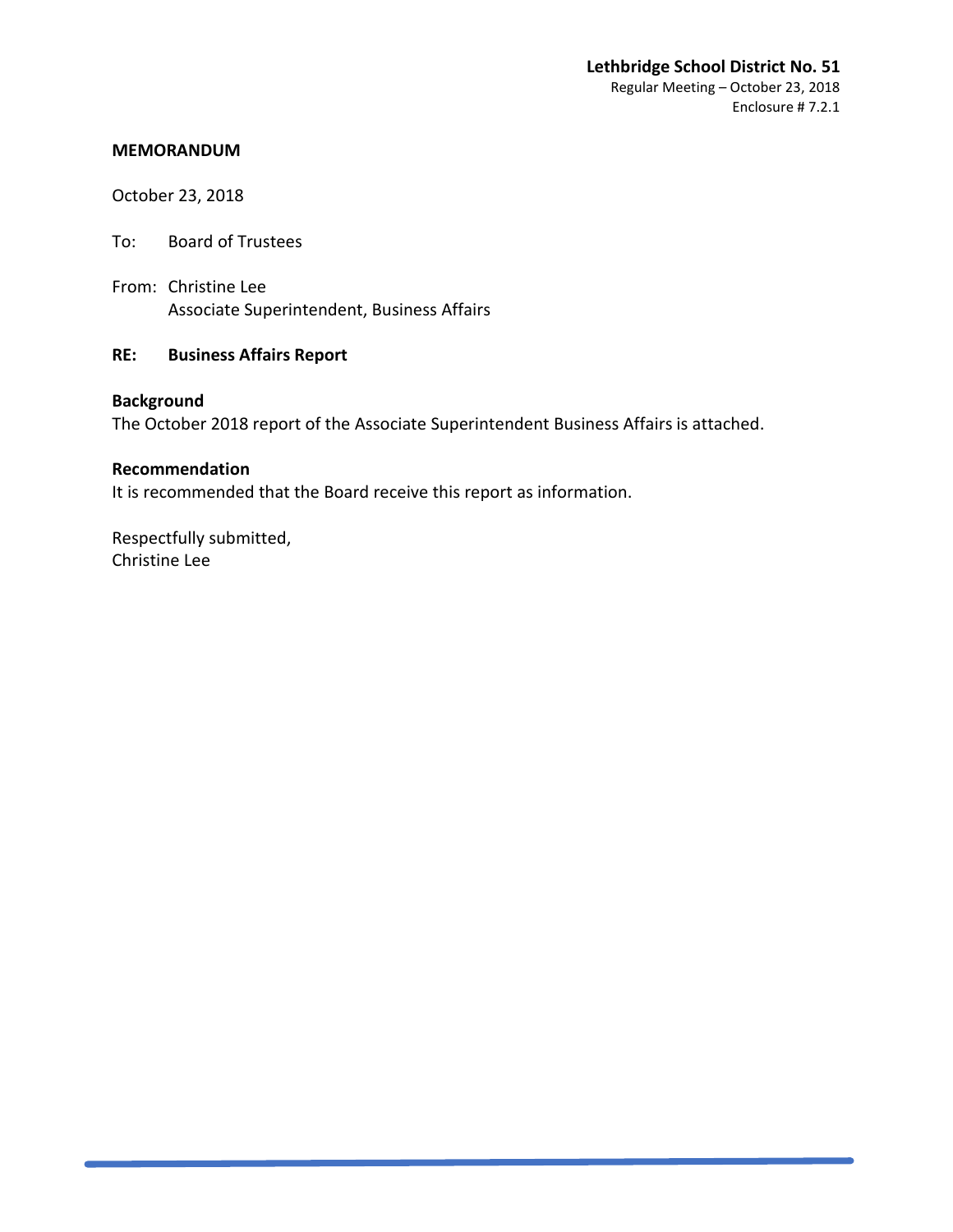October 23, 2018

To: Board of Trustees

From: Rik Jesse Associate Superintendent, Human Resources

## **RE: Human Resources Report**

## **Background**

The October 2018 report of the Associate Superintendent Human Resources is attached.

#### **Recommendation**

It is recommended that the Board receive this report as information.

Respectfully submitted, Rik Jesse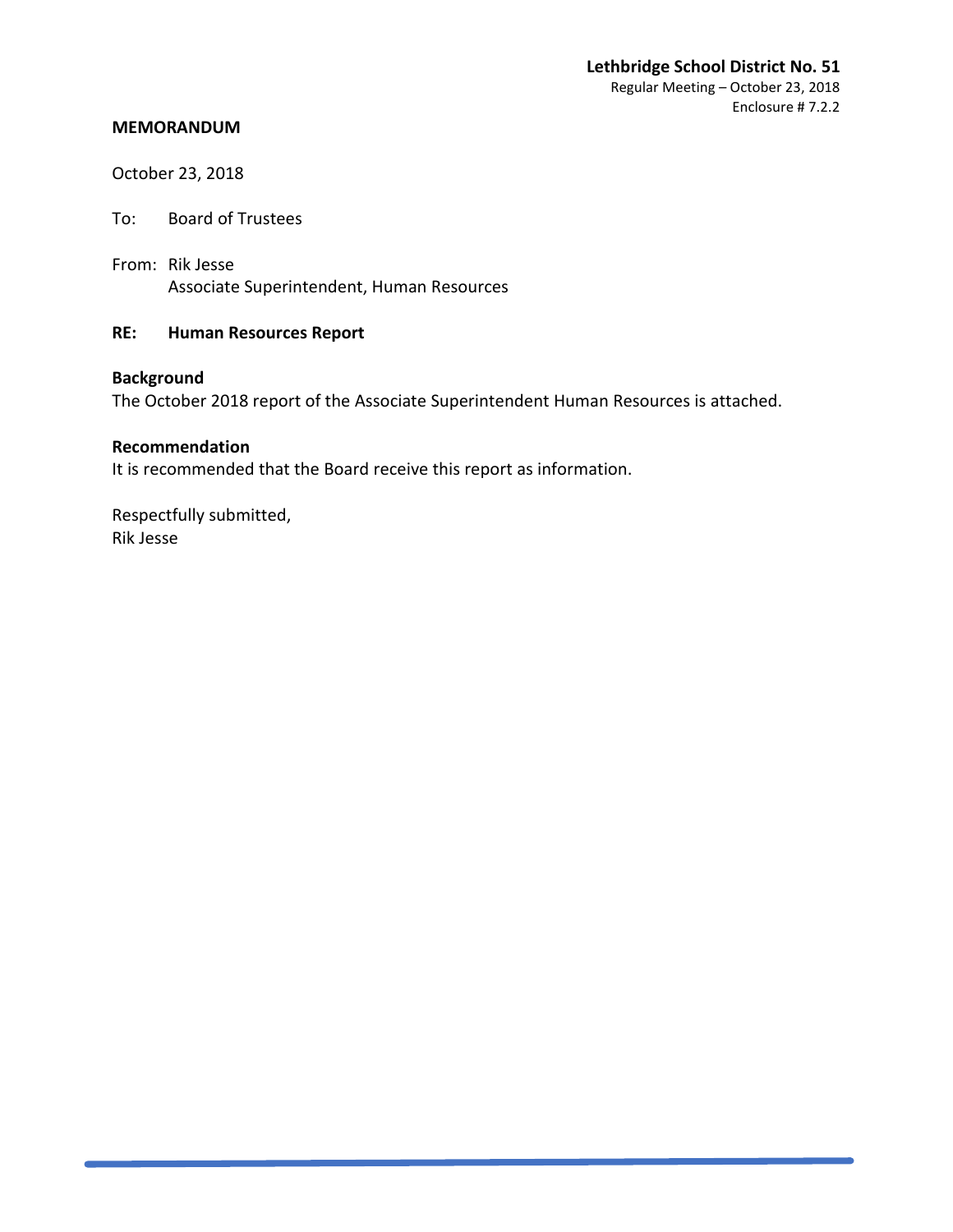October 23, 2018

To: Board of Trustees

From: Morag Asquith Associate Superintendent, Instructional Services

## **RE: Instructional Services Report**

## **Background**

The October 2018 report of the Associate Superintendent Instructional Services is attached.

#### **Recommendation**

It is recommended that the Board receive this report as information.

Respectfully submitted, Morag Asquith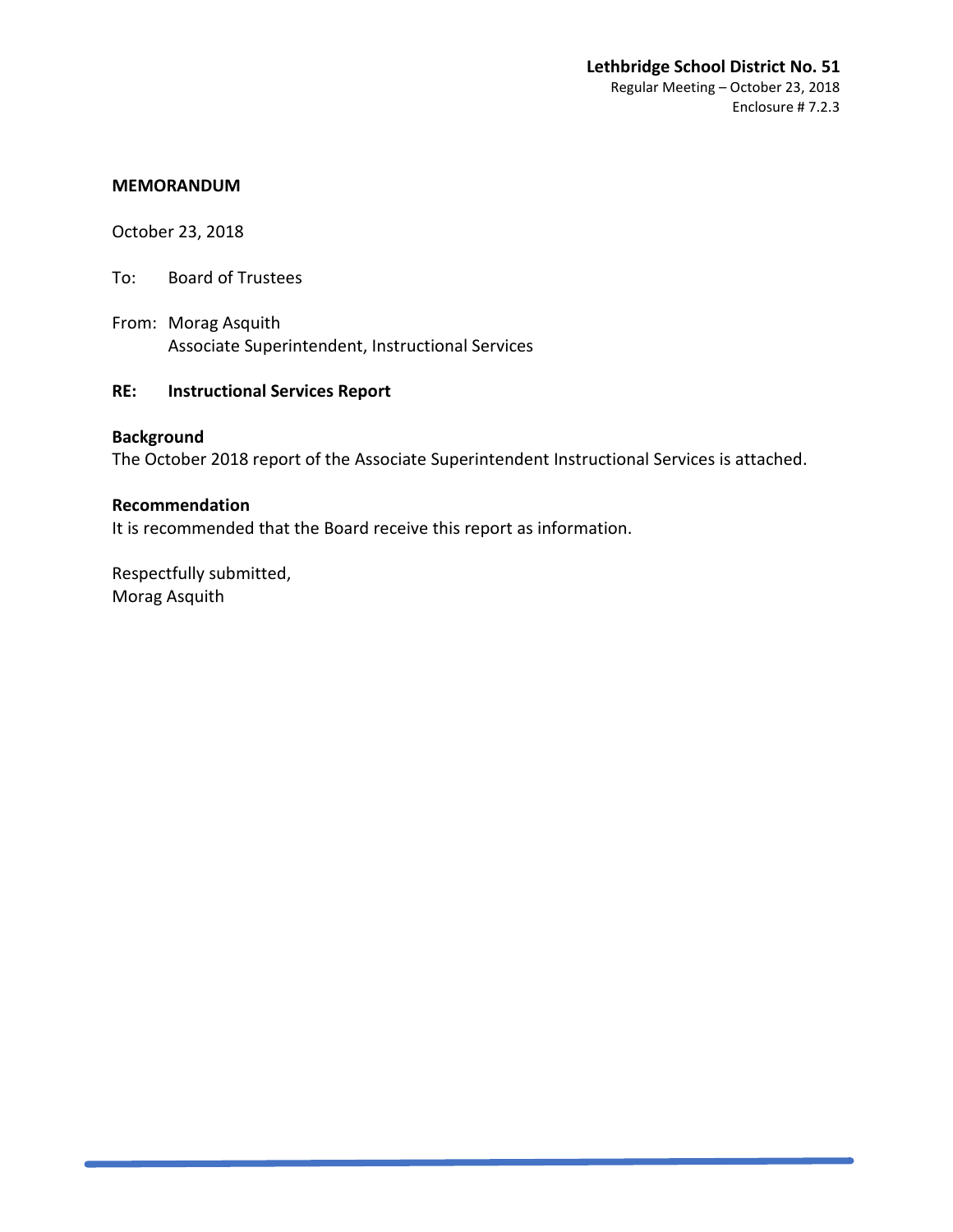October 23, 2018

To: Board of Trustees

From: Cheryl Gilmore Superintendent

## **Re: Canadian Award for Financial Reporting (CAnFR)**

#### **Background:**

Lethbridge School District No. 51 is the first Canadian school division to receive the Canadian Award for Financial Reporting (CAnFR).

The Government Finance Officers' Association (GFOA) established the CAnFR program in 1986 to encourage and assist Canadian local governments to go beyond the minimum requirements of financial reporting and to prepare a comprehensive annual finance report that evidences the spirit of transparency and full disclosure in financial reporting.

#### **Recommendation**

It is recommended that the Board receive this report as information and congratulate Director of Finance Mark DeBoer, Associate Superintendent Christine Lee and the Finance Department team.

Respectfully submitted,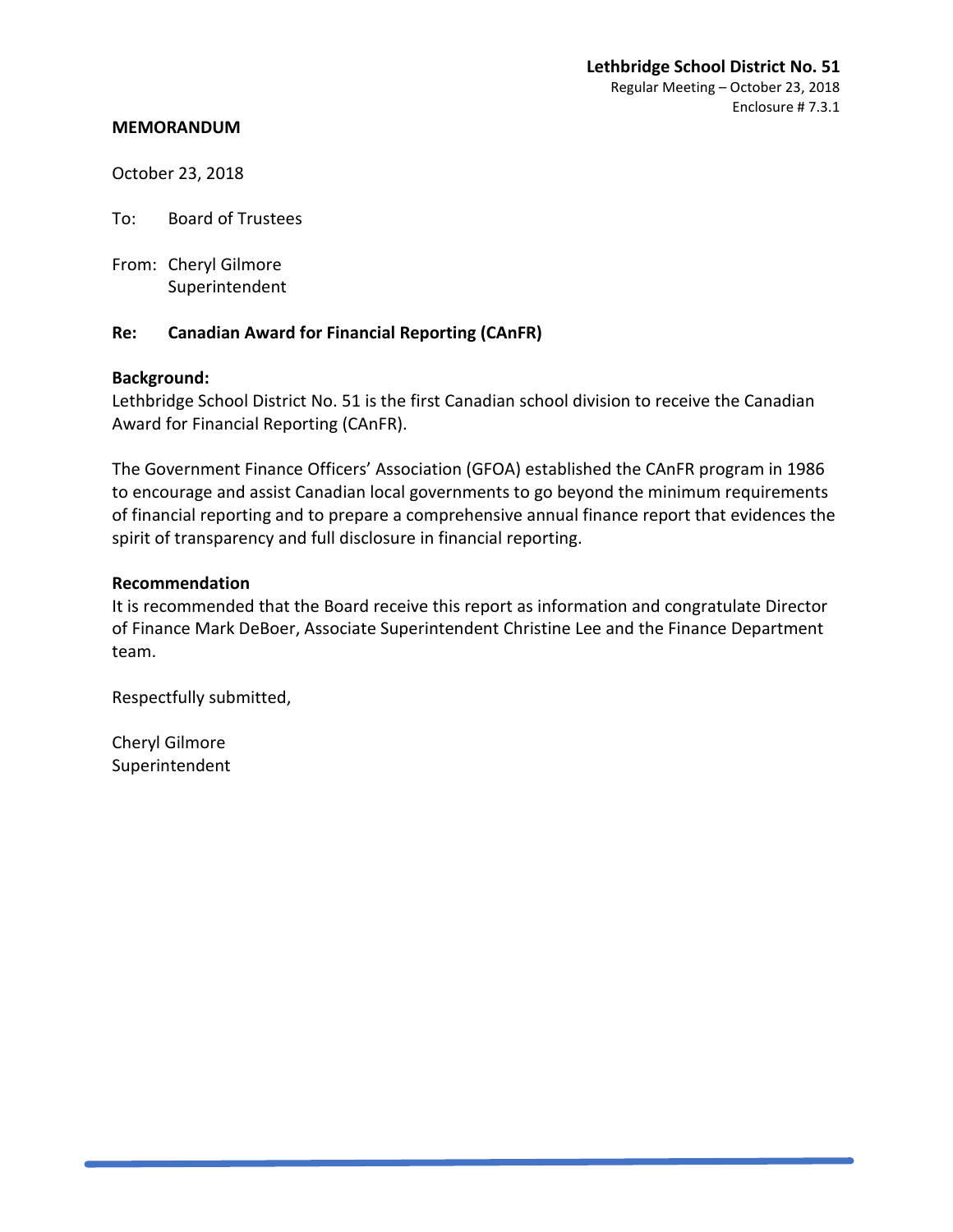October 23, 2018

To: Board of Trustees

From: Cheryl Gilmore Superintendent

#### **Re: Urban Indigenous Youth Grant**

#### **Background**

Alberta Education provided Lethbridge School District No. 51 with an urban indigenous youth grant. An update on how the grant funds will be spent will be shared by Associate Superintendent Morag Asquith.

#### **Recommendation**

It is recommended that the Board receive this report as information.

Respectfully submitted,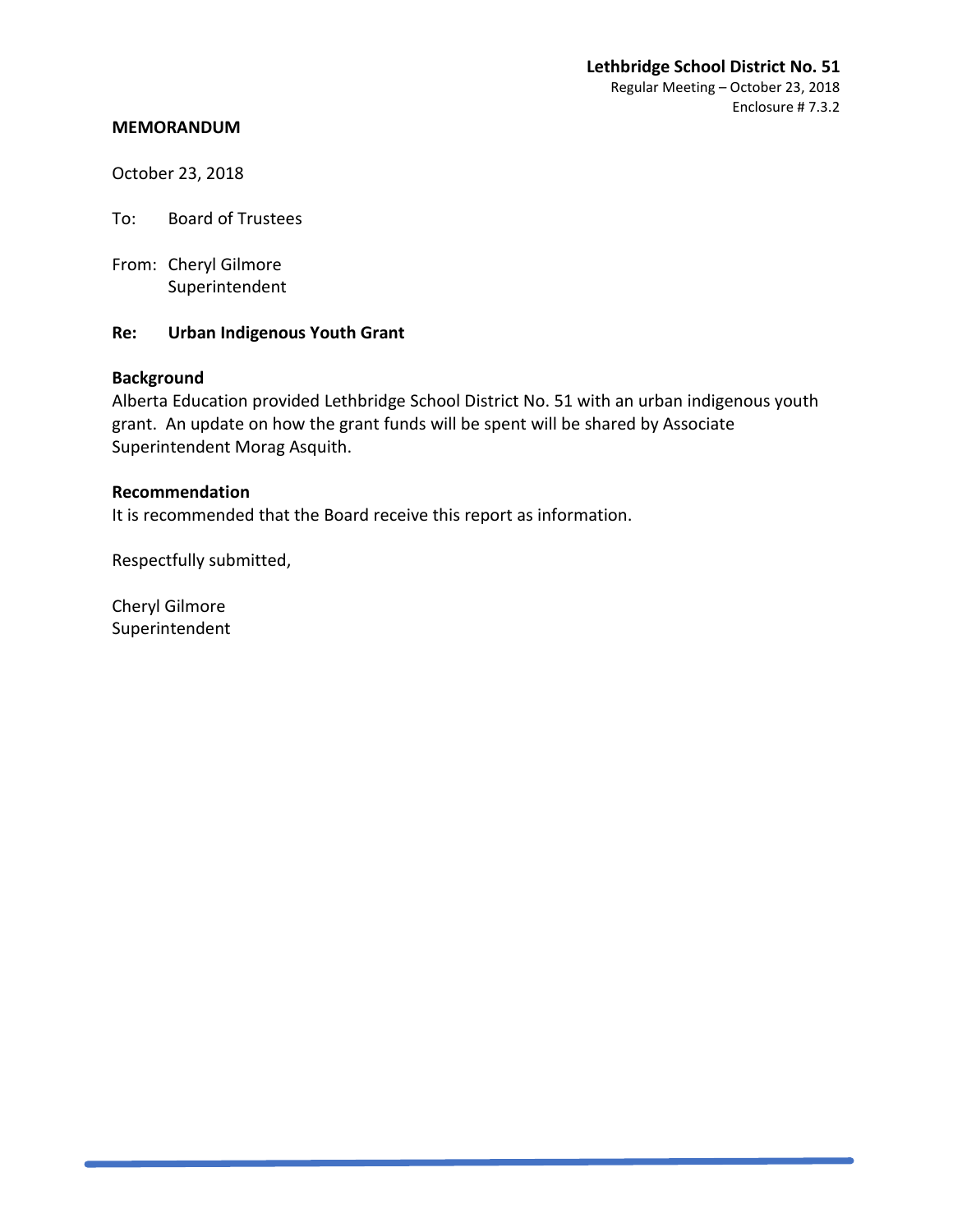October 23, 2018

To: Board of Trustees

From: Cheryl Gilmore Superintendent

## **Re: 51-25 Celebration Banquet held September 26, 2018**

#### **Background**

Each year the Board recognizes staff members who have served with the District for 25 years or more. The Board hosts a dinner for all the members of the 51-25 club and their guest, and takes the opportunity to formally congratulate the staff members who have completed their 25<sup>th</sup> year with the District.

The 51-25 celebration was held on September 26, 2018 at the Lethbridge Lodge.

The new members of the 51-25 club are:

| Andrea Kveder   | Deb Bosch-Friedrick   | Karen Rancier        |
|-----------------|-----------------------|----------------------|
| Shanda McKnight | <b>Suzie Chambers</b> | <b>Terry Hagel</b>   |
| Ard Biesheuvel  | Ashelyn Redman        | <b>Brian Sakatch</b> |
| Darin Gibson    | Darryl Christiansen   | JoAnne Thaxter       |
| Kae McFadzen    |                       |                      |

#### **Recommendation**

It is recommended that the Board receive this report as information.

Respectfully submitted,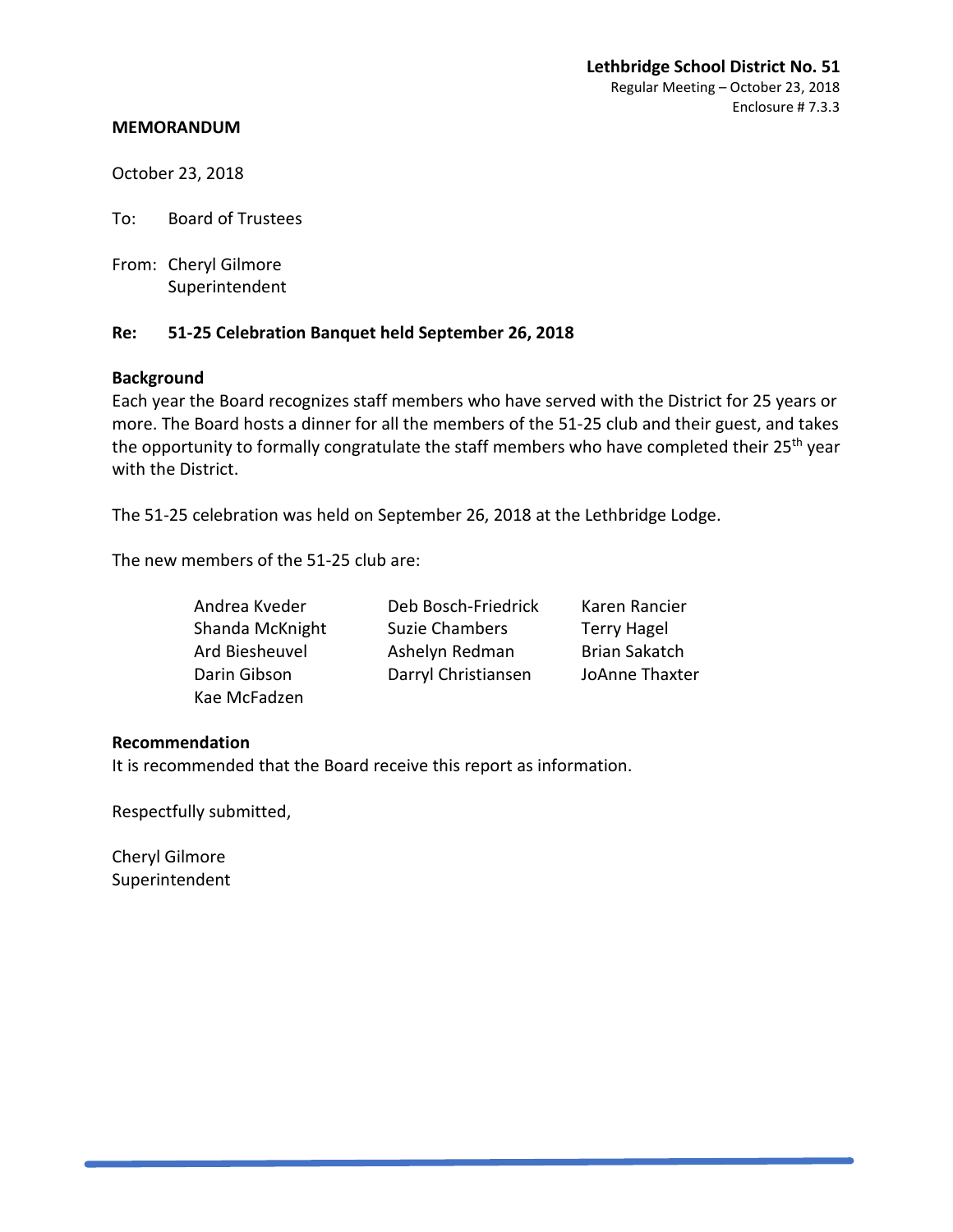October 23, 2018

To: Board of Trustees

From: Cheryl Gilmore Superintendent of Schools

#### **RE: Acknowledgements of Excellence**

#### **Background**

The Board has a long standing practice of acknowledging the efforts of students and staff whose commitment to excellence has resulted in outstanding achievement. Details of accomplishments of note are provided as information. Congratulations to the following District staff and students:

Chinook Cross Country winners were:

**Gabby Suggitt**, **Amaya Graham, Olivia Gook** (3 km juvenile female) **Lorenzo Blood, Eli Orr, Kolton Smith** (3 km juvenile male) **Cassidy Coolen, Jaime Jakovljevic, Kennedy Moland, Rylee Wevers, Madi Andres** (4 km junior female) **Denver Jensen, Brayden Ellis** (4 km junior male) **Ilaria Cavani, Elisa Cavani** (5 km intermediate female) **Brock Jensen, Logan Danyluk, Mason Harris, Carter Flexhaug** (5 km intermediate male) **Abi Gruenhage** (5 km senior female)

Chinook Golf team finished 4<sup>th</sup> at Provincials, one shot out of a medal. Team members are **Mason Harder, Rylie Seaman, MacCoy Garner, Tysen Johansen, Abbie Froom, Chelsea Joseph.**

LCI student, **Dylan Taylor**, was selected to be part of the Education Minister's Youth Council for 2018-19. The Minister's Youth Council will help students further develop their competencies and understanding of the education system.

Respectfully submitted, Cheryl Gilmore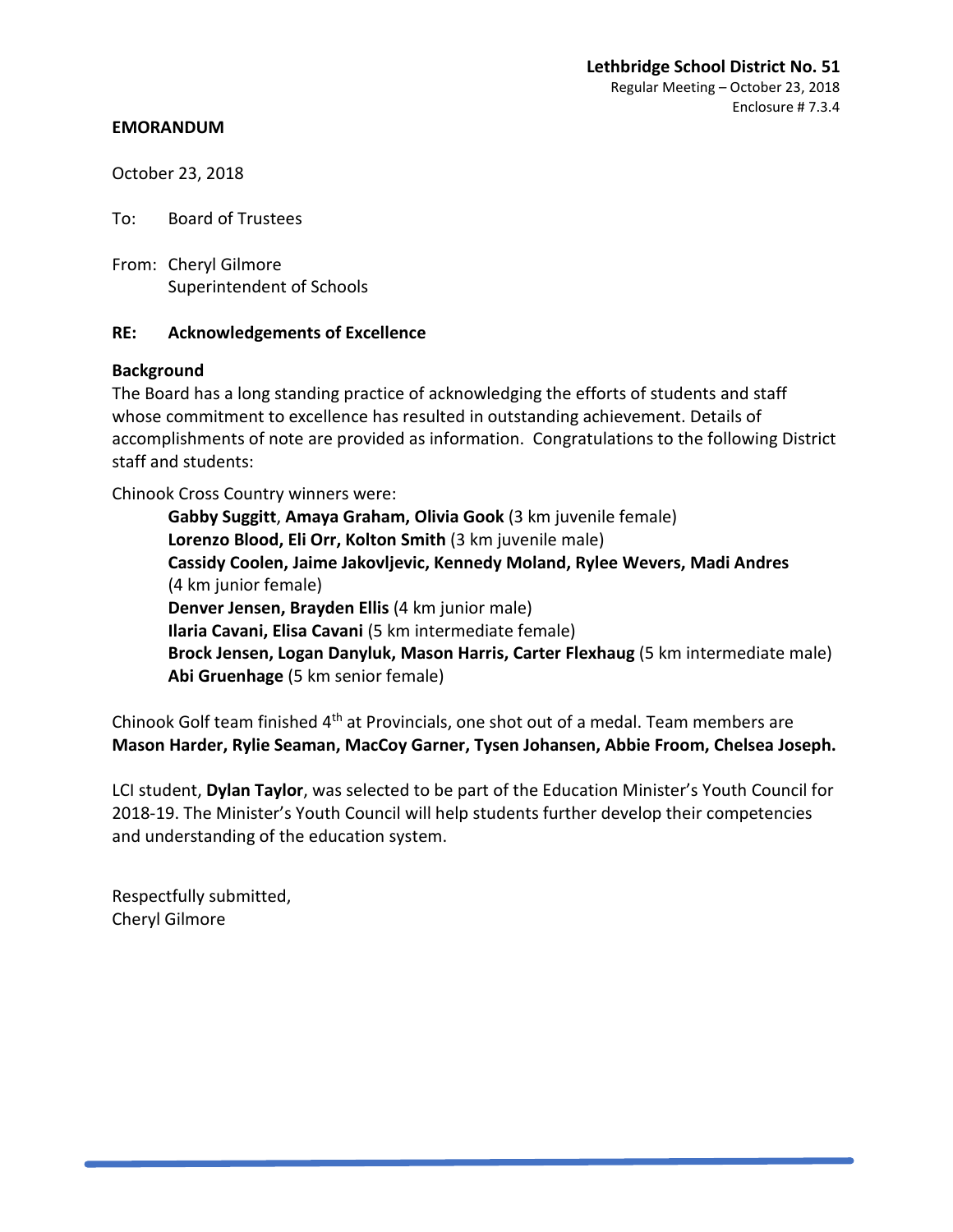#### **Lethbridge School District No. 51** Regular Meeting – October 23, 2018 Enclosure # 7.3.5

#### **MEMORANDUM**

October 23, 2018

To: Board of Trustees

From: Cheryl Gilmore Superintendent of Schools

#### **RE: Board Priorities Report**

## **Background**

The District Office Leadership Team is committed to keeping the Board informed regarding progress in Board priority areas. An update on progress will be provided in the form of a report each month.

#### **Recommendation**

It is recommended that the Board receive this report as information.

Respectfully submitted,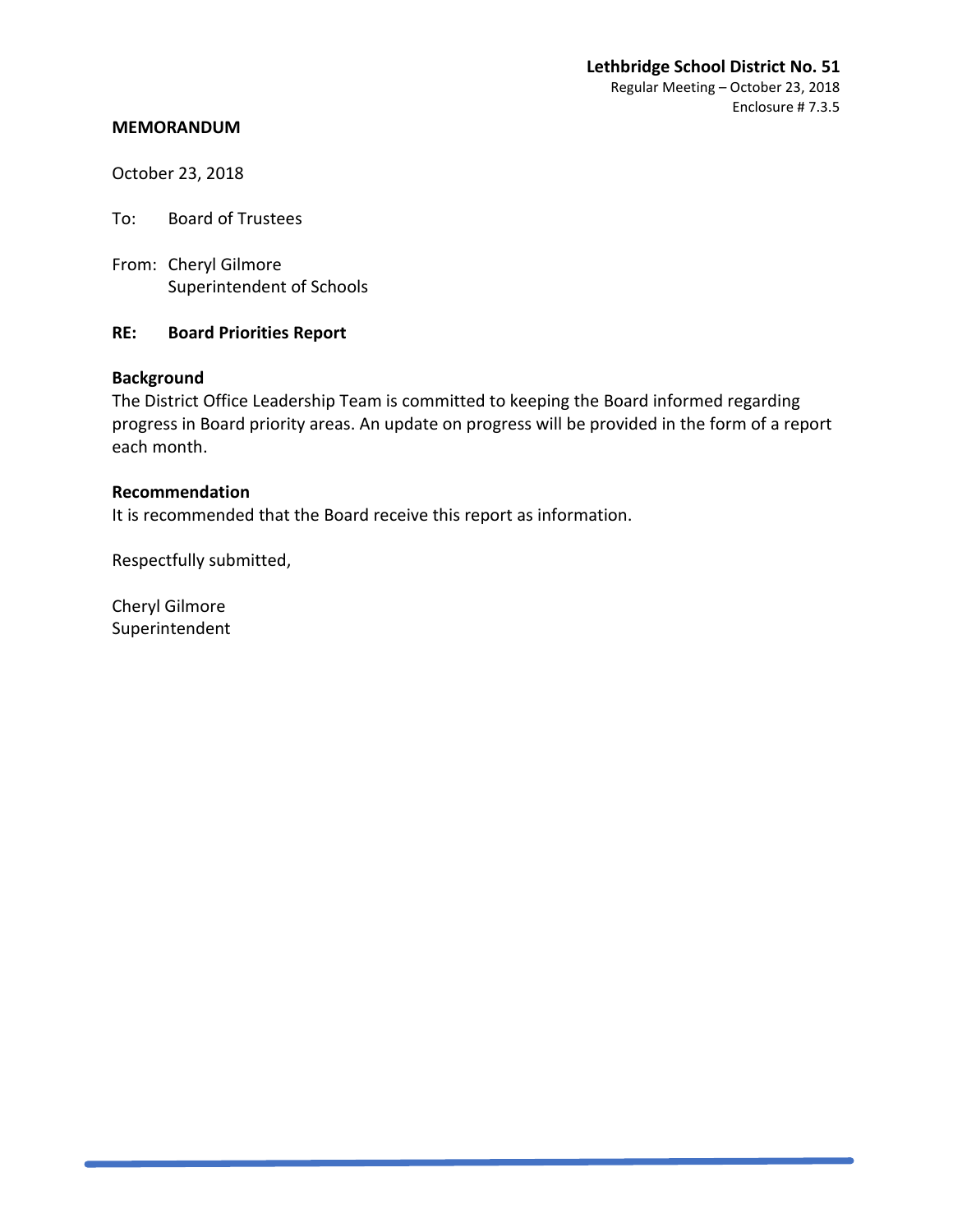

## **2018-2019 DISTRICT PRIORITIES**

## **PRIORITY ONE: Achievement**

## **OUTCOMES:**

- 1. Students achieve student learning outcomes with strong foundational skills in literacy and numeracy.
- 2. Teachers possess a deep understanding of pedagogy that develops literacy and numeracy.
- 3. Students are lifelong learners possessing the skills and attributes to successfully transition within the system and to further education, credentialing or the world of work.
- 4. First Nations, Metis and Inuit (FNMI) student achievement relative to provincial standards will improve.
- 5. School administrators are highly skilled in all areas of the provincial School Leader Quality Standard
- 6. Teachers are highly skilled in all areas of the Teaching Quality Standard.
- 7. Support staff possess the knowledge, skills and attributes to support student success and create optimal learning environments
- 8. Effective learning and teaching is achieved through collaborative leadership and structures that build capacity to improve within and across schools
- 9. A comprehensive wellness approach promotes well-being and fosters learning
- 10. The education system demonstrates collaboration and engagement to further District priorities:
	- a. Parents feel welcome, included and possess agency to be full partners in their child's education;
		- b. Community members feel ownership as collaborative partners in the education of children;
		- c. Community minded organizations are engaged in collaborative delivery of programs and services to students.
- 11. Effective management of growth and capacity building to support learning spaces and the provision of programs

## **PRIORITY TWO: Inclusion**

## **OUTCOMES:**

- 1. Schools are welcoming, caring, respectful and safe learning environments.
- 2. Schools are inclusive learning environments where all students are able to grow as learners.

## **PRIORITY THREE: Innovation**

## **OUTCOMES:**

- 1. Learners demonstrate the attributes of innovation, creativity and critical thinking in a process based learning environment.
- 2. Breadth of program choice provides opportunities for students to explore and grow as learners
- 3. All learners effectively use technology as creative and critical thinkers capable of accessing, sharing, and creating knowledge.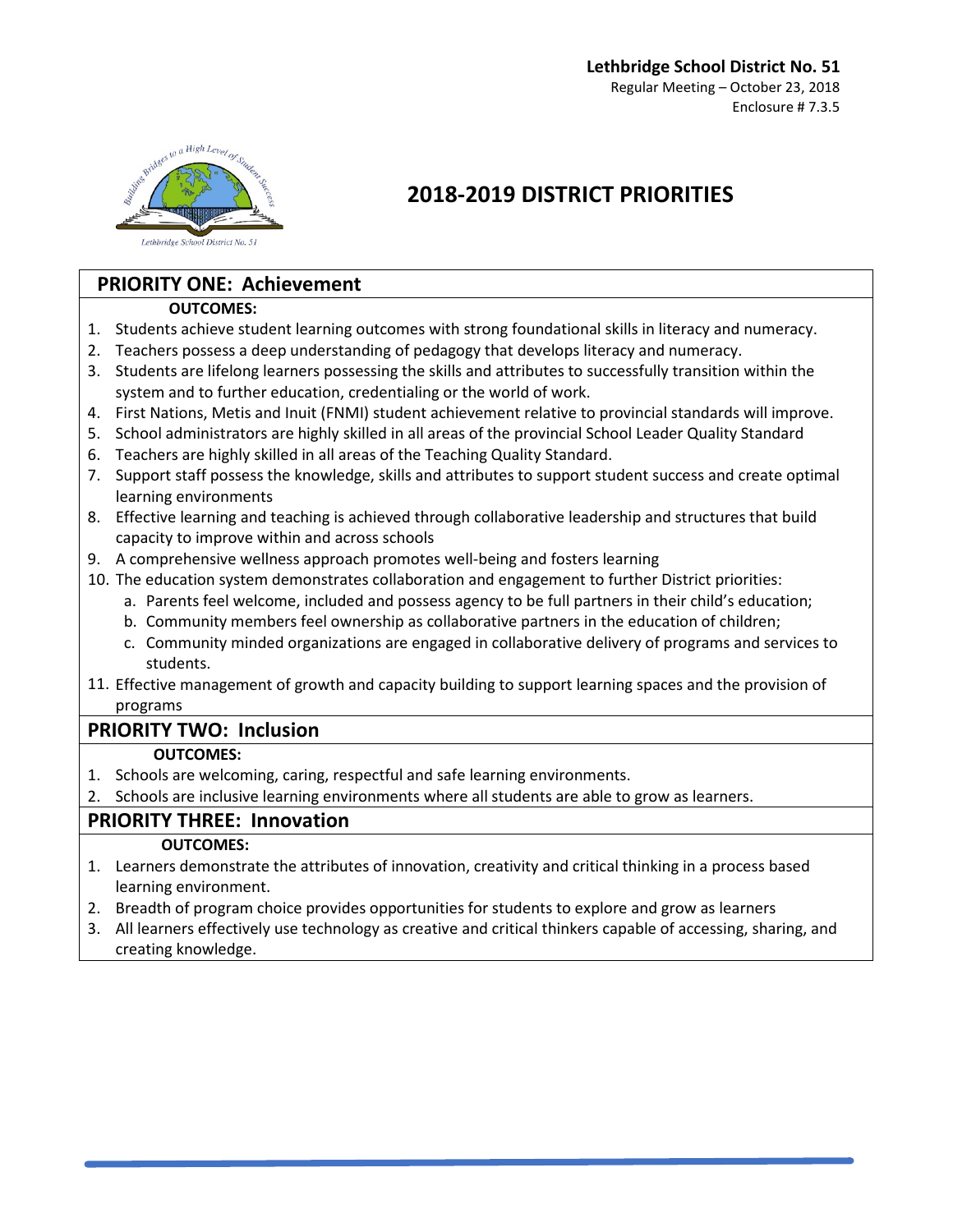#### **2018-19 DISTRICT PRIORITIES REPORT TO THE BOARD**

#### **PRIORITY ONE: ACHIEVEMENT**

#### **Literacy**

• Bev Smith, Literacy Lead Teacher, continues to provide support to classroom teachers in Kindergarten through grade 8 in the form of residencies.

#### **Numeracy**

- Secondary math teachers started the year with a bank of resources on math facts and math vocabulary that had been created last spring by members of the Secondary Math Steering Committee.
- Numeracy Lead Teacher, Jenn Giles, is in the process of meeting with all school-based admin teams to ascertain grades 4-9 teachers' needs in math instruction, resources, and Professional Learning so that she can begin residencies with teachers next week.

## **Curriculum Implementation**

- Each school has identified one administrator who will be the instructional leader to attend workshops and meetings on our new curricula and then share the information with their teachers. These administrators will be attending a two-day workshop in October on Concept-Based curriculum.
- The Education Minister is planning to sign off on the Kindergarten through grade 4 new curricula in December 2018.
- Plans for implementing the new curricula are underway through a Provincial Implementation Working Group comprised of Alberta Education, District-based and ATA leaders.

## **High School Initiatives:** Off-campus, dual credit, high school re-design, career exploration

- Off campus program very active over the summer with Work Experience and RAP placements.
- Dual credit courses: Liberal Education 1000, Cinema 1000, Management 1850, Liberal Education 2020, Automotives

## **Middle School Initiatives**

• Middle School Learning Day held on October  $9<sup>th</sup>$  was a great success. Teachers and support staff attended sessions focusing on understanding the adolescent brain and modelling of instructional strategies across the different subject areas that are engaging and relevant to adolescent learners.

## **Early Learning**

- Kindergarten teachers are currently in the process of completing the Early Years Evaluation (EYE), which is a classroom observational assessment for kindergarten children.
- For the first time ever, we do not have any Early Education programming spaces left for children accessing Program Unit Funding (PUF) in north Lethbridge. PUF supports children having severe delays 3 years prior to Grade One entry. Typically, we try to limit each Early Education Program class to 6 children or fewer accessing PUF. Currently we have 7 - 10 children per class accessing PUF in north Lethbridge schools. Any new children identified for PUF are being directed to other schools where we offer Early Education Programming. At this point we have limited spaces left at Agnes Davidson, Nicholas Sheran and Mike Mountain Horse School with all other locations being full. For this school year we are seeing an increase of children accessing PUF in kindergarten classes on the north side as well.
- We are celebrating the opening of a unique play space at Agnes Davidson School designed specifically for younger children. This outdoor space is designed for children ages 3 - 6 and was exclusively funded by Davis Automotive Group. There is a growing need to get children outside to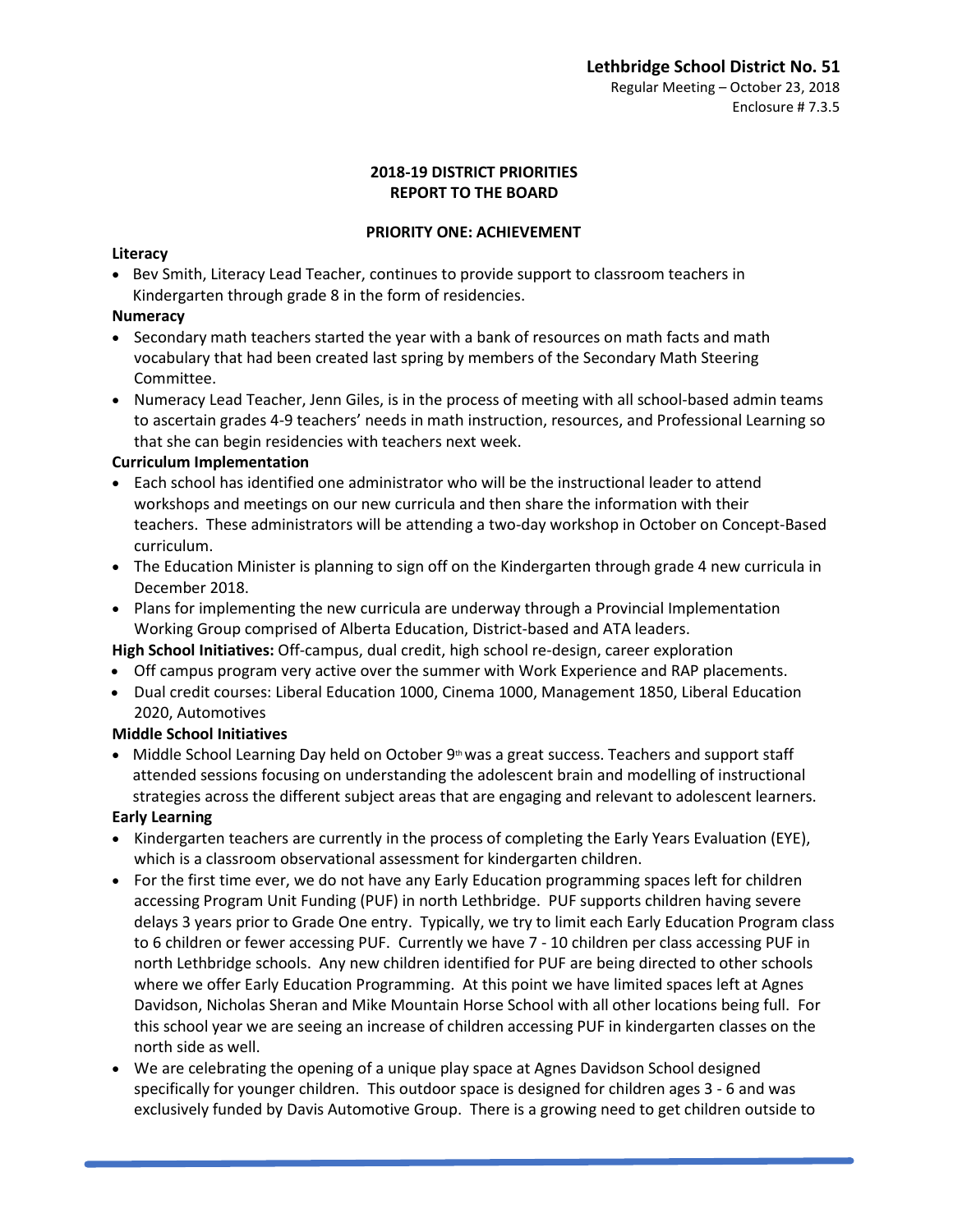provide development opportunities that are different from activities done indoors. There is significant research to support outdoor play and the benefits for children.

#### **FNMI**

- FNMI Education is working on Strategic Plan and the Work Plan for the year- this will guide decisions around how best to allocate the \$125,000 for the 2018/19 school year
- Continuing to plan Professional Learning in consultation with Karen Rancier for all teachers for the 2018/19 school year
- October 12<sup>th</sup>- a large number of staff will participated in "Truth and Reconciliation in Every School" at the University of Lethbridge from 1-4:30 p.m.
- FNMI Parent Night- October 24<sup>th</sup> at Victoria Park High School
- Waiting for approval from Alberta Education of IFNE grant that supports an "Elder In Residence Program"
- Exploring different School Districts methods of FNMI Service Delivery

## **Administrator Professional Learning**

- New administrators and their mentors met for a lunch and learn session on Thursday, October 11 to discuss Business Affairs guidelines and communication protocols with Mark DeBoer and Garrett Simmons.
- We are continuing the "Inquiry" Professional Learning joint venture with University of Lethbridge
- November 1st all Administrators will participate in a 2nd "Introduction to Universal Design for Learning" session facilitated by Ann Muldoon, Karen Rancier and Morag Asquith.

**District Professional Learning** (Collaborative Communities, support staff, teachers)

- Advanced Educational Support (AES) staff attended a Mental Health Literacy session on October 9.
- A PL session for support staff will be offered on Friday, October 19, with Laura Paiement presenting on "Fostering the Independent, Self-Regulated Learner."
- At an AES staff meeting on October 19, Ann Muldoon will provide a PL session on Inclusion and UDL.
- On November 13, AES staff will receive training in the Collaborative Problem-Solving Model (Level 2) from Kent Hollingsworth at KCC.
- Morag, Karen and Ann led a day of learning about Universal Design for Learning (UDL) at the Admin Committee Retreat on September 27. Feedback from administrators was very positive.
- The first District-wide PL day will occur on Tuesday, November  $13<sup>th</sup>$  with all teachers participating in teacher-created and teacher-chosen Collaborative Communities.
- Support Staff PD applications have been approved and funded by HR for a variety of professional learning events for EAs.
- New hires to the District have attended New Hire Orientations put on by HR and Payroll- Sessions for October 9 & 25 and upcoming session are November 13 & 22
- HR is providing First Aid Certification & Recertification training. 4 Courses are offered October November. 69 employees are participating in these after-hours events.
- HR has arranged for 4 Head Caretakers to attend Supervisor Leadership Series (6 Courses) through the Lethbridge College this fall (October 30-December  $4<sup>th</sup>$ ).
- 12 Caretaking and/or Maintenance staff are invited to attend "Focus on the 90%" session on November 21, 2018.
- EA's have been able to attend SIVA training, Truth and Reconciliation (Oct 12 at U of L), Understanding Roots of Anxiety (Oct 10), and Shelly Moore Session (Oct 11), Working with Explosive/Non-compliant Children (Sept 19/20)

## **Teacher Induction Support for Quality Teaching and Leading [TIP]**

• The Year 2 group met on the afternoon of September26, delving into the Board Priority of Innovation.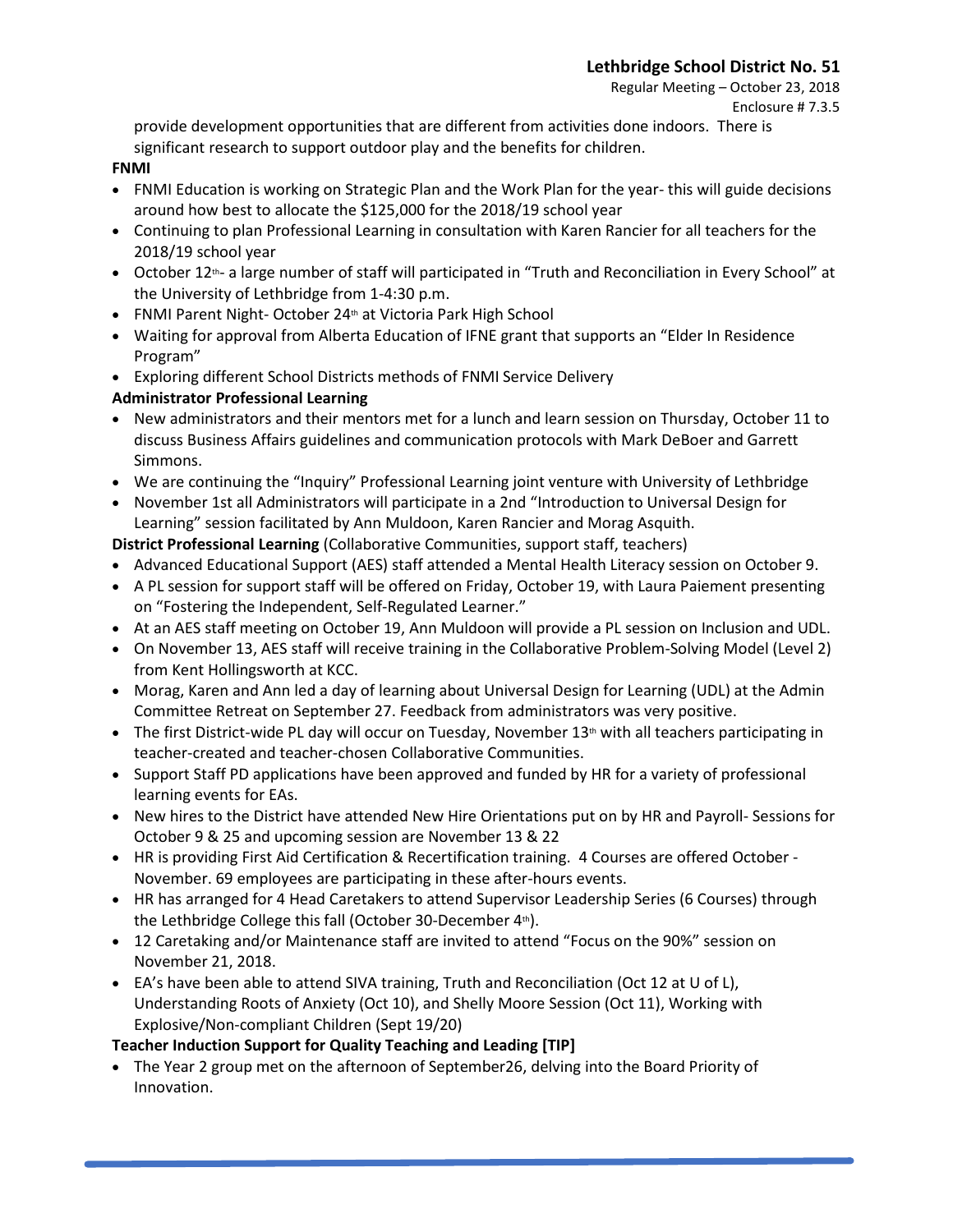Regular Meeting – October 23, 2018 Enclosure # 7.3.5

• Both Year 1 and Year 2 groups are being encouraged to use their release time for classroom observation and feedback.

#### **Wellness Initiatives**

- HR provided resources to all Wellness Committee members for Employee & Family Assistance Program (EFAP) as well as other ASEBP Benefits.
- HR has ASEBP presenting on the Employee Family Assistance Program to Administrator's on October 25, 2018 and many resources will be shared.
- Laura Paiement has already visited schools and is back this month to consult further on universal self-regulation and staff wellness
- Morag is working with HR on the "Lethbridge School District Wellness Throw Down" this will be an initiative facilitated by Health Champions in each school over the next 8 months. Schools are partnered for competition/challenges that are health related for Staff
- 11 Wellness Grants from the Wellness Committee have been distributed to schools based around supporting self-regulation, gratitude and physical activity
- Alberta Education Nutrition Program continues to support breakfast/lunch opportunities in 11 schools this year
- Terry Fox Runs are happening throughout the District

## **Parent Engagement**

- The first District School Council meeting was held on October 1
- Parent Session was hosted at the Education Centre titled "The Stressed Out Teen" presented by Laura Paiement October 18th
- The November District School Council meeting will have a learning sessions for parents (November 5, 6:00 – 6:30 p.m.) presented by Michael Krokosh, our new Technology Lead Teacher, focusing on the software students have access to at school and at home.

## **Community and Business/Industry Engagement**

• HR team is attending Kainai Career & Employment Fair- October 23, 2018 In Stand-Off Opportunities to recruit as well as connect with our community

## **Classroom Improvement Fund Updates**

## Allocations in place:

- 6.0 FTE teaching staff to address class size
- 2 Kindergarten Education Assistants
- 6 Education Assistants across all levels
- English Language Learning teacher
- 2.0 Family School Liaison Counsellors
- Teacher of FNMI Culture and Language
- Education Assistant professional learning

## **PRIORITY TWO: INCLUSION**

- **Safe and Caring Schools** (trauma informed practice, counselling, Positive Spaces, etc.)
- Positive Spaces first meeting is November 14th, 2018.
- Christine Lee has been working on positive messaging at front desks in schools in support of healthy relationships and communication.
- Morag and Cayley have been working with Prevention and Education subcommittee of the Executive Leaders Coalition on Opioid Use, Cayley will be presenting October 1<sup>st</sup> to City Council on Prevention and Education.
- Evacuation sites for all schools have been collated for the year and shared with the City to further support Emergency/Evacuation procedures.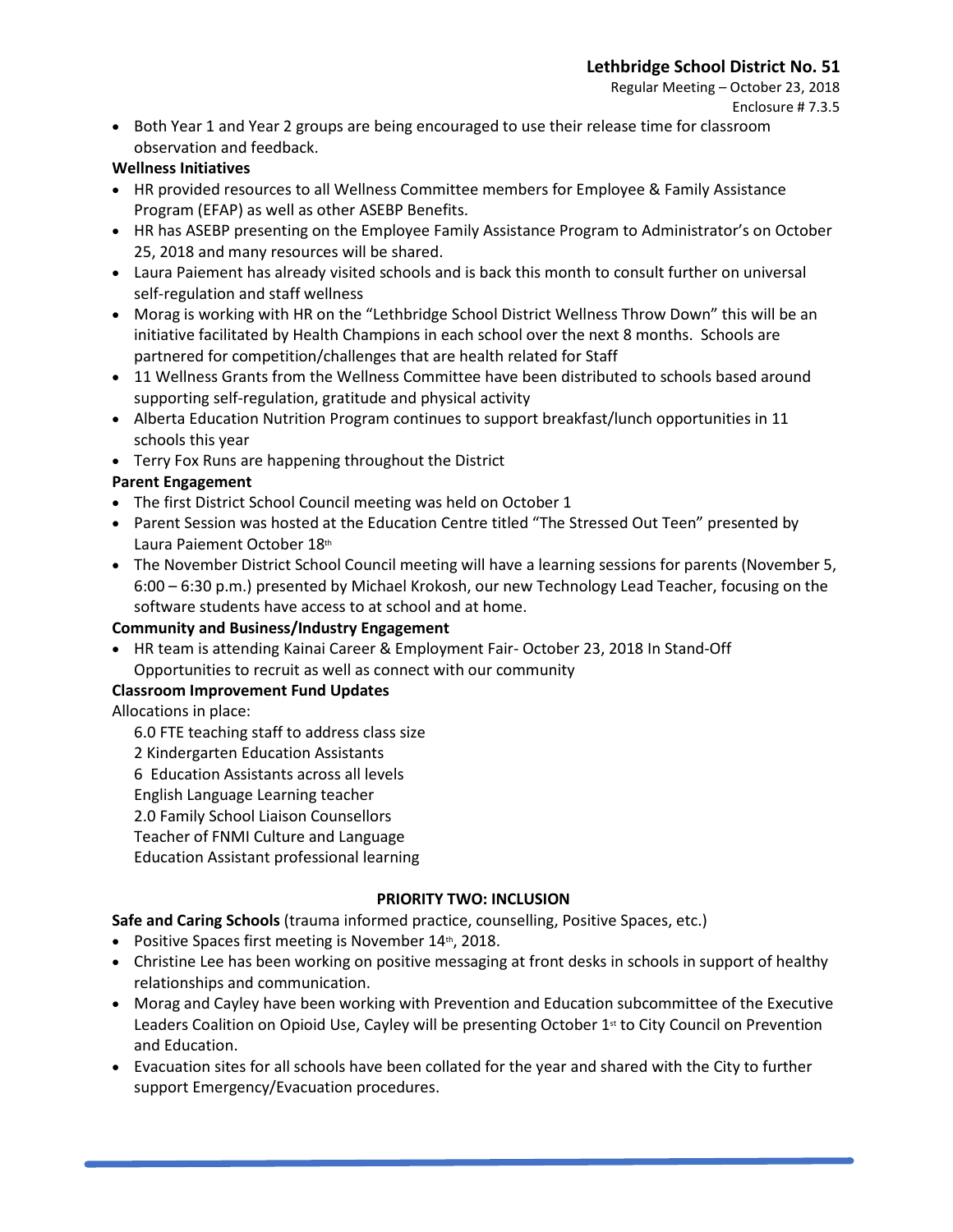Regular Meeting – October 23, 2018 Enclosure # 7.3.5

- Lockdown process has altered slightly from last year and communication has gone out to Administrators to share with staff.
- October 9<sup>th</sup> PL with Andrew Baxter learning about Mental Health Literacy for all Wellness Team members.
- Counselling consult meetings continue to occur in schools with counselling and administrative teams, Cayley King and Jim Kerr.
- Placement Committee and referral process for alternate placements has been reviewed and changed by Jim Kerr, Student Engagement Consultant.

**Students as learners in an inclusive environment** (Indicators of Inclusive Schools; RTI Framework; Universal Design for Learning)

- Teachers throughout the district have been pleased with changes to Dossier, the program in PowerSchool that we use to plan for student support. Dossier now more accurately reflects a strengths-based approach within a Response to Instruction and Intervention (RTI) framework.
- Lethbridge 51 was well represented at a session on Inclusion with Shelley Moore on October 11.
- The process for contracted psych-ed referrals at high school has recently been revised and forms updated.
- Learning Team meetings are currently being completed in schools, and support plans should be finalized by October 30.
- The five itinerant AES have been working alongside assistants in classrooms to build capacity in supporting behaviour.
- The district is fortunate to have Complex Case accept for consideration a referral for one of our students with exceptional needs. The meeting will be held on October 23. A Lethbridge 51 family will also benefit from the new role of Systems Navigator in accessing coordinated services for two children.
- Heather Willms, ESL Lead Teacher, has been providing after school workshops and Lunch 'n Learns to support teachers as they prepare Benchmark assessments at all grade levels.
- Heather has begun working alongside teachers in classrooms, sharing strategies and resources for language acquisition and social transition.
- Ann Muldoon attended a SAPDC ESL Advisory Group meeting on October 16.
- Emily Glawe, middle school ESL teacher, has been co-planning and co-teaching in classrooms at Wilson Middle School, modelling instructional strategies and assessment techniques to support ELLs.

## **PRIORITY THREE: INNOVATION**

## **Process Based Learning Environments**

• Education Technology Lead teacher, Michael Krokosh, is in the process of meeting with elementary and middle school-based administrators to ascertain their teachers' needs in technology integration for the purposes of student achievement so that he can continue the residencies he began in September. Incorporating the use of technology into Project-Based Learning (PBL) is one of his areas of focus.

## **Breadth of Program Options**

- With the Classroom Initiative Funding, several schools have improved or started of clubs within the Learning Commons spaces that revolve around Science Technology and Math. Continue to check our district website for the latest technologies being introduced into the classroom at: <http://www.lethsd.ab.ca/Innovators%20Corner.php>
- Bret Jesse at Westminster Elementary, will be using Minecraft for Education with his entire class this year to help build literacy and numeracy skills with his grade 4 and 5 class.
- 15 grade 12 students from Lethbridge School District #51, have started to attend Cinema 1000 on Tuesday evenings at the University of Lethbridge, as part of the dual credit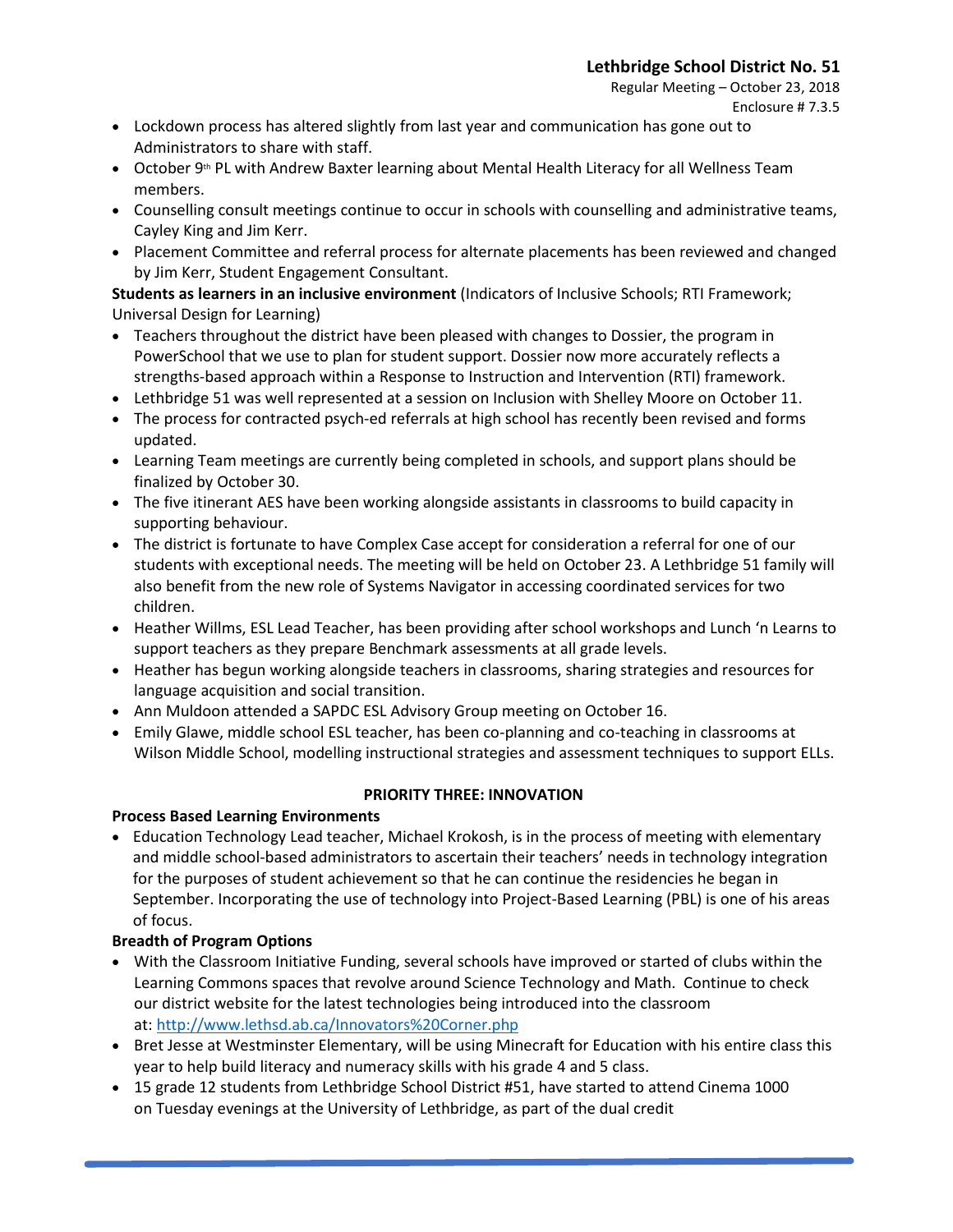Regular Meeting – October 23, 2018 Enclosure # 7.3.5

partnership. Students completed a tour of the U of L on Friday, September 14, 2018 and received student cards along with a brief overview of campus resources and facilities.

#### **Technology**

- We continue to work with teachers at Senator Joyce Fairbairn Middle School, offering training opportunities so they can better intergrade technology into their classroom.
- Winston Churchill High School gym went through a major technology refurbish, with new sound equipment, shot clocks and a large digital display board that can be used as a scoreboard.
- We have continued to see growth in teachers using the Microsoft office 365 product Microsoft Teams. Michael Krokosh, our Educational Technology Lead Teacher, continues to offer residences and learning opportunities to teachers on how Office 365 may be used in the classroom.
- Lethbridge School District #51 email accounts will now authenticate with Gmail. What does that mean? Students and staff can now log into the Chrome browser, YouTube and other Google products. At this time, we have decided not to open any apps that are associated with Gmail or Google drive until we can do more testing and create a plan for scheduled release.
- One teacher from each school on the afternoon of October 17, 2018 attended the Innovators Group, to discuss and look at some of the future projects the technology team is working on. The meeting was an opportunity for teachers to voice any concerns on how technology is operating in their schools. The Technology Department uses these meetings to inform, practice, and improve services within the classroom.
- Lethbridge School District #51 continues to work with the Lethbridge Police Service and other stakeholders to offer a parent evening and professional learning day for staff around the topic of internet safety. Currently, the group is looking to bring in a guest speaker for the event that could present current data and strategies around living in a digital world.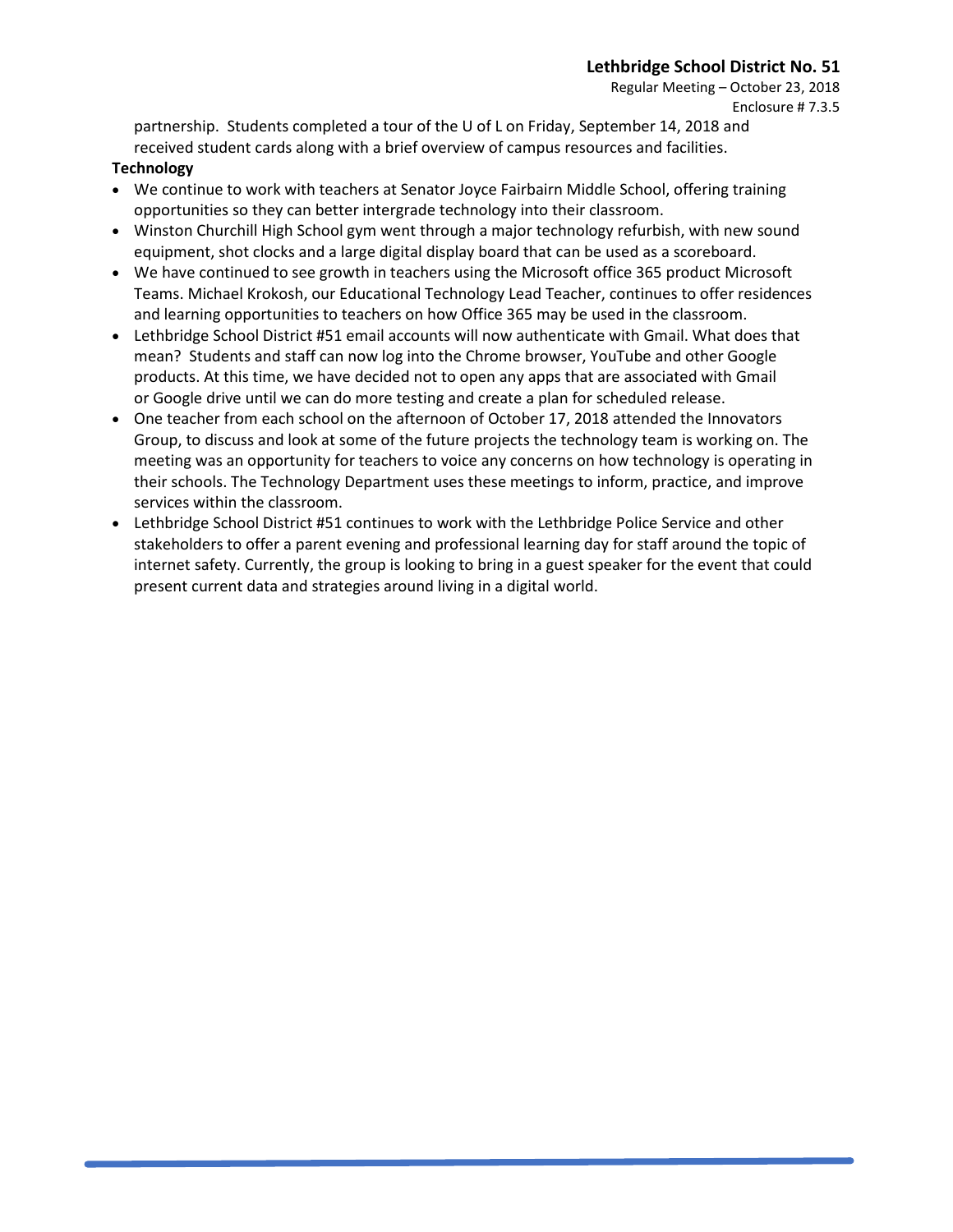October 23, 2018

To: Board of Trustees

From: Cheryl Gilmore Superintendent of Schools

#### **RE: Donations and Support**

#### **Background**

Lethbridge School District No. 51 is fortunate to be in a community that strongly supports programs and services for students. The District is appreciative of the difference the support makes to the lives of children. These partnerships and support further the efforts of helping children come to school ready to learn, providing opportunities for engagement, and facilitating student growth and well-being. Listed below and attached are the donations and support received by the district.

- **Ron & Joyce Sakamoto** donated \$40,000 to the 1 District, 1 Book project.
- **Daytona Homes** donated \$46,927.25 from the 11<sup>th</sup> annual Backpack Program. The funds will be split between Lethbridge School District No. 51 and Holy Spirit Catholic Schools.

## **Recommendation**

It is recommended that the Board receive this summary as information.

Respectfully submitted,

Cheryl Gilmore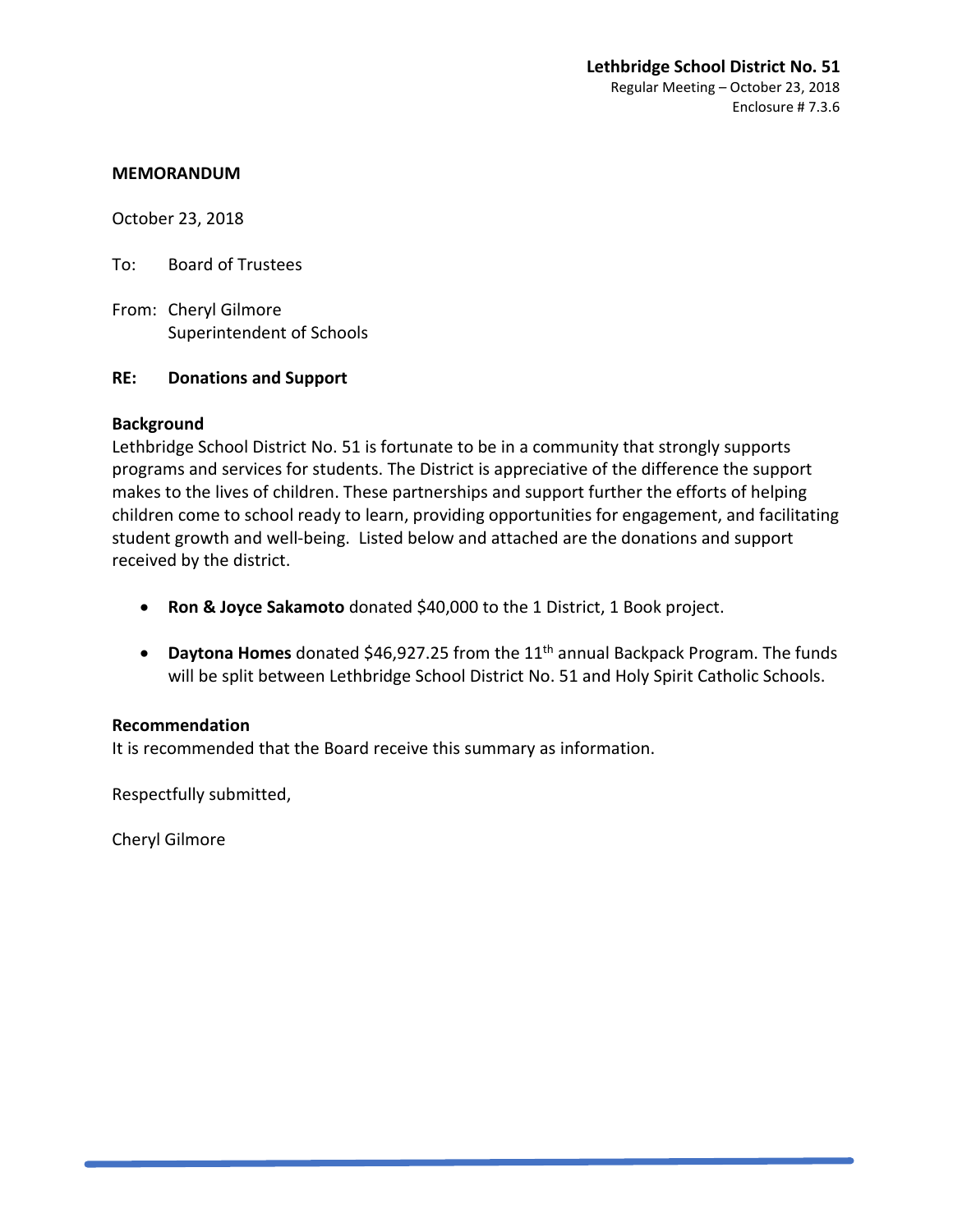October 23, 2018

To: Board of Trustees

From: Cheryl Gilmore Superintendent of Schools

## **RE: Snacks with the Superintendents – Lakeview School**

## **Background**

At the beginning of each school year, Executive Council members are designated as school liaisons for each of the District schools. As a liaison, the Executive Council members represent the District at school functions. It has also been a long standing practice for Executive Council members to visit schools and classrooms on a regular basis, observing first-hand the activities that take place in the school. Visits by Executive Council members are appreciated by staff.

On a monthly basis Executive Council as a whole meets with the staff of one school for snacks. The informal meeting provides an opportunity for staff to share highlights of their school. Additionally Executive Council members can share information about district initiatives and respond to questions staff members may have.

All the staff of Lakeview School have been invited to have Snacks with the Superintendents on Thursday, November 15, 2018 beginning at 7:45 a.m.

## **Recommendation**

It is recommended that the Board receive this summary as information.

Respectfully submitted, Cheryl Gilmore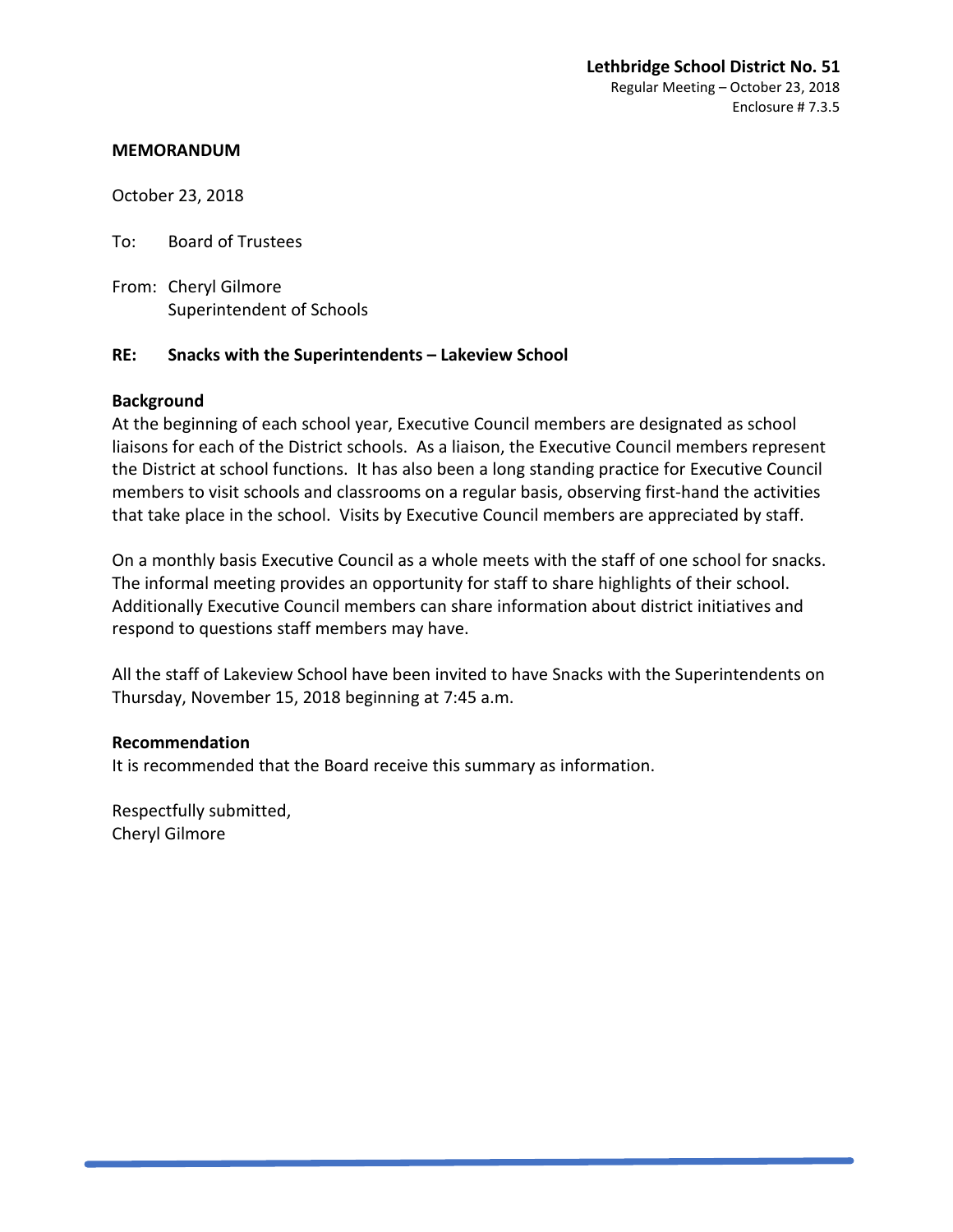Regular Meeting – October 23, 2018 Enclosure # 7.3.8

## **CALENDAR OF EVENTS**

| October  | 24          | <b>FNMI Parent Meeting</b><br>Victoria Park                                                                                               |
|----------|-------------|-------------------------------------------------------------------------------------------------------------------------------------------|
|          | 25          | Administrators' Committee Meeting<br>1:15 pm, Education Centre Board Room                                                                 |
| November | 5           | <b>District School Council</b><br>6:30 pm, Education Centre Board Room                                                                    |
|          | 7           | Breakfast with the Board<br><b>Immanuel Christian Secondary School</b>                                                                    |
|          | 12          | No School in lieu of Remembrance Day                                                                                                      |
|          | 13          | No School for students<br>District wide Professional Learning Day                                                                         |
|          | 13          | <b>Community Engagement Committee</b><br>6:00 pm, Education Centre                                                                        |
|          | 14          | Take Your Child to Work Day<br>Grade 9 students                                                                                           |
|          | 15          | Administrators' Committee Meeting<br>1:15 pm, Education Centre Board Room                                                                 |
|          | 15<br>18-20 | Rock Your Moc's<br>Alberta School Boards Association (A.S.B.A.)<br><b>Fall General Meeting</b>                                            |
|          | 20          | <b>District Student Advisory Council</b><br>12:30 pm, Education Centre Board Room                                                         |
|          | 21          | No Kindergarten for students - Parent Teacher Interviews                                                                                  |
|          | 21          | A.S.B.A. General Meeting<br>10:00 am, Education Centre Board Room                                                                         |
|          | 21          | <b>Policy Advisory Committee</b><br>12:30 pm, Education Centre Computer Lab                                                               |
|          | 21          | Administrators' Committee Banquet<br>6:00 pm, Lethbridge Lodge                                                                            |
|          | 22          | NO SCHOOL for students ALL Day for Elementary and AFTERNOON<br>for Middle School (Professional Learning and Parent Teacher<br>Interviews) |
|          | 24          | NO SCHOOL for students<br><b>Professional Learning Day</b>                                                                                |
|          | 27          | <b>Board Meeting</b><br>3:30 pm Education Centre Board Room                                                                               |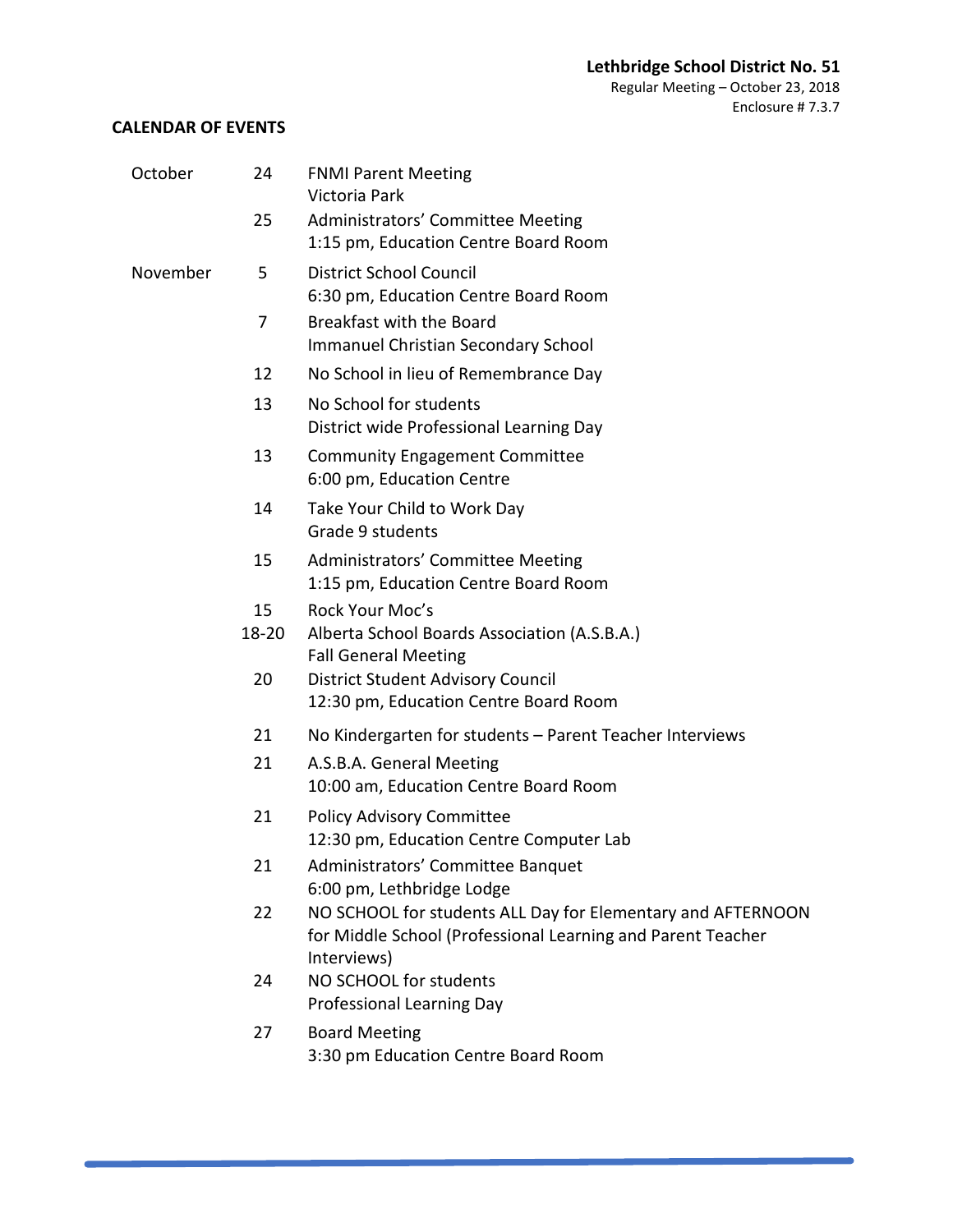#### **Lethbridge School District No. 51** Regular Meeting – October 23, 2018 Enclosure # 8.1

#### **MEMORANDUM**

October 23, 2018

To: Board of Trustees

From: Doug James, Trustee

## **RE: District School Council – October 1, 2018**

District School Council meeting minutes are attached.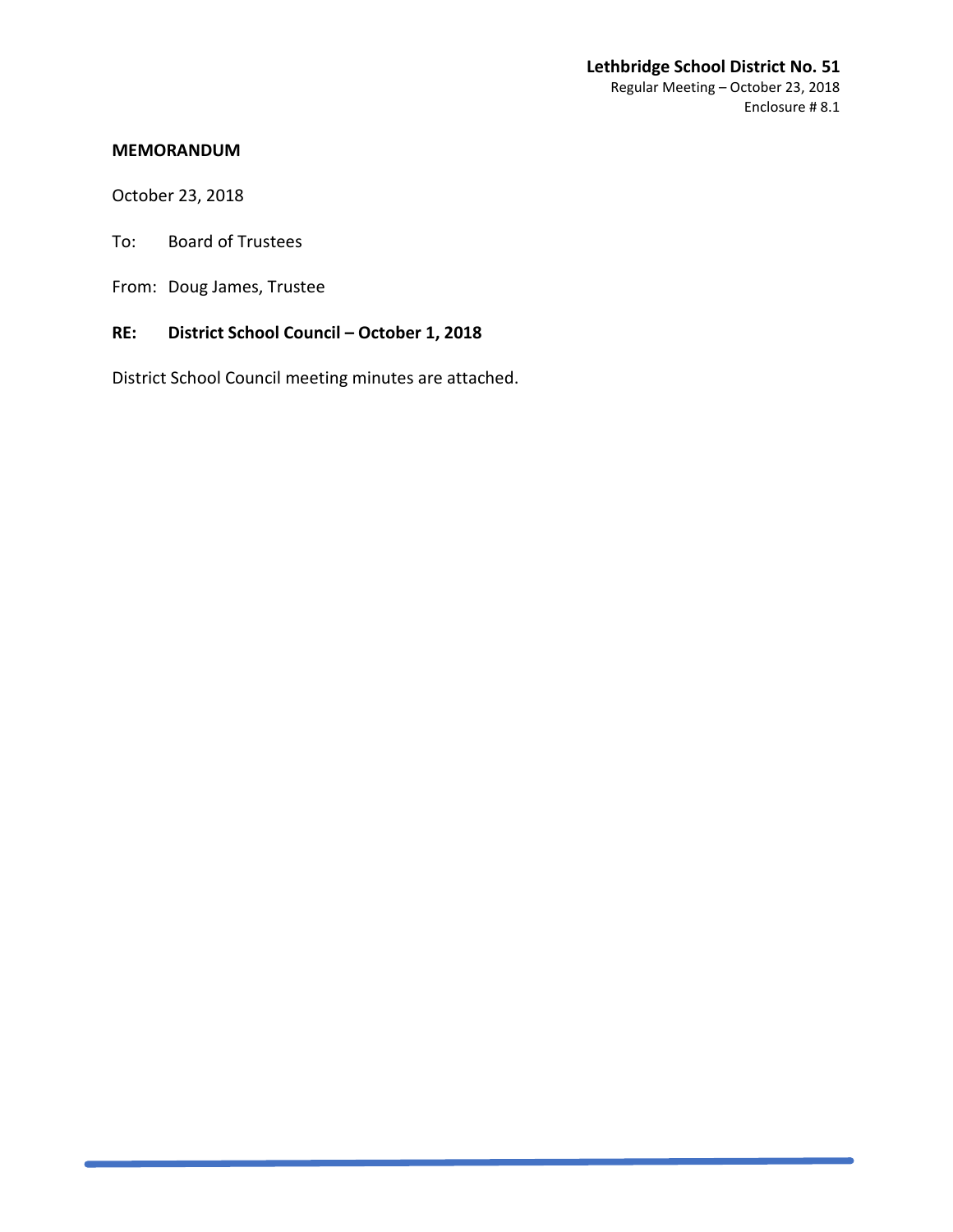October 23, 2018

To: Board of Trustees

From: Christine Light, Trustee

#### **RE: Community Engagement Committee – October 9, 2018**

Executive Staff, Trustees & Parents Present: Cheryl Gilmore, Christine Lee, Garrett Simmons, Christine Light, Doug James, Heather Paul, Allison Pike, Lyvia Hughes, Hollie Tarasewich, Amber Johansen, Cynthia Young

- 1. Committee Terms of Reference
	- Approved with no recommendation for changes
- 2. ICE Scholarship Breakfast
	- Speaker Marty Park (Garrett)
		- Video and background information provided (Marty Park).
		- Timeline/process for choosing speaker explained.
		- Recommended that during Marty's presentation he could refer to the recipients from the previous year and their projects.
		- Idea that a video of the recipients from the previous year could be shown; Garrett has a clip that he could edit for this purpose.

## Sub-committees:

- Promotion
- Committee members: Christine Lee, Garrett Simmons, Cheryl Gilmore
- Christine sent out promo letters in the spring/summer. To date, have 6 tables confirmed (\$52000), 3 likely and more as potential. Cheryl has a list of contacts for tables she will be pursuing. Event is on the website; Garrett will activate the purchase on-line button once the push for table sponsorship is done. Doug recommended that high schools have the opportunity to buy a table so that they can invite guests and/or place students at the tables.
- Scholarship Application/Selection Committee
	- Committee members: Christine Light, Hollie Tarasewich
	- Christine indicated that some changes would be made that made the term 'innovation" clearer; it was evident that some students may have been intimidated or deterred from applying because of assumptions made around the word innovation.
	- Christine will start promoting the scholarship by visiting different student groups.
	- Committee structure with some of the sponsors as part of the judging worked well (brought some good expertise).
- Event Planning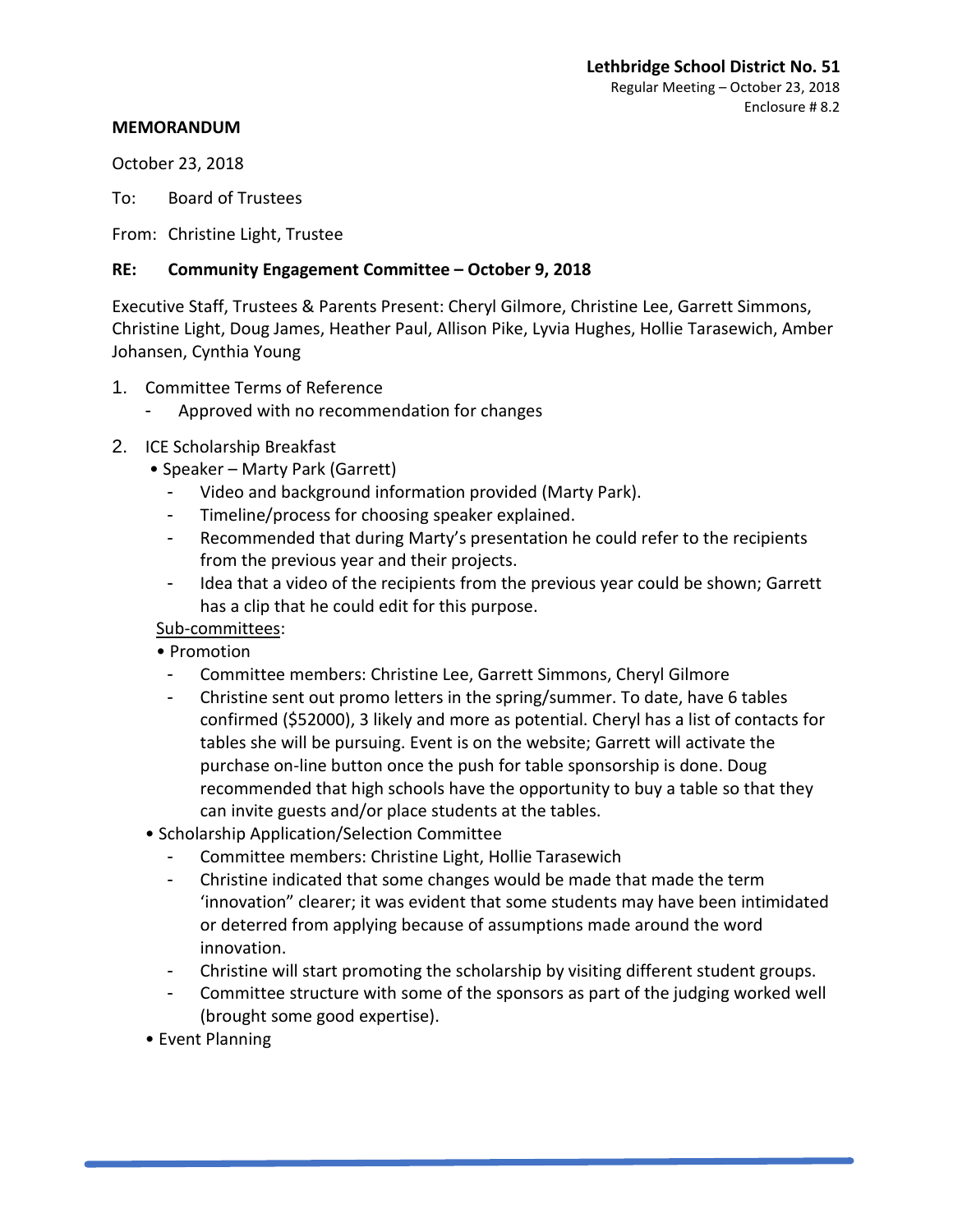Regular Meeting – October 23, 2018 Enclosure # 8.2

- Committee members: Jan Foster, Heather Paul, Lyvia Hughes, Allison Pike
- Venue secured need to find out if space is flexible (can there be more seats?).
- Jan has sent letter seeking support for Chocolates (Callebaut) as table gift.
- Committee will determine what type of entertainment they want for pre-breakfast time.
- 3. Town Hall
	- The February 2018 Town Hall had 2 questions: What is the District doing well? What can the district do better?
	- Advice communicate what has been done from the recommendations made the previous year (e.g. this is what we heard last year… this is what has been accomplished).
	- Noted that some community members dominated conversations in some groups have facilitator remind audience what collaborative participation looks like.
- 4. Other areas of pursuit for the Community Engagement Committee
	- Topic of how to make Board meetings more accessible raised (more public friendly)
	- Time (e.g. evening)
	- Board meeting Q&A
	- Communication to parents regarding Board meetings (eg. In report that Board members give to School Council; school newsletters)
	- Timing of public forum (e.g. end of meeting)
	- Other idea for Board engagement of public/parents Coffee Time with Trustees

NEXT MEETING – Tuesday, November 13 at 6:00